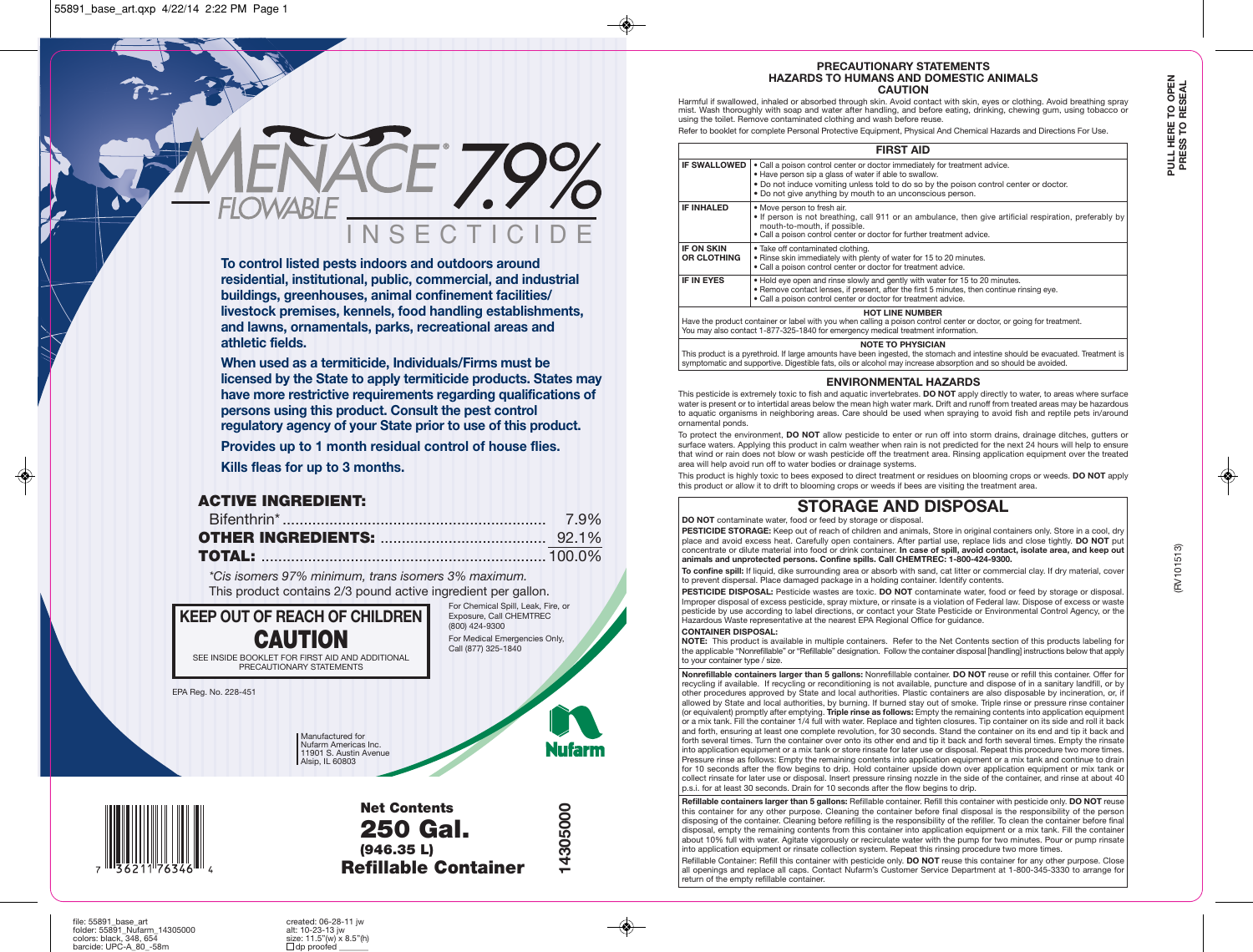#### **PRECAUTIONARY STATEMENTS HAZARDS TO HUMANS AND DOMESTIC ANIMALS CAUTION**

Harmful if swallowed, inhaled or absorbed through skin. Avoid contact with skin, eyes or clothing. Avoid breathing spray mist. Wash thoroughly with soap and water after handling, and before eating, drinking, chewing gum, using tobacco or using the toilet. Remove contaminated clothing and wash before reuse.

#### **PERSONAL PROTECTIVE EQUIPMENT (PPE)**

All pesticide handlers (mixers, loaders and applicators) must wear:

- Long-sleeved shirt and long pants.
- Chemical-resistant gloves.
- Shoes plus socks.

After the product is diluted in accordance with label directions for use, and/or when mixing and loading using a closed spray tank transfer system or an in-line injector system, all handlers must wear:

- Shirt and pants.
- Shoes plus socks.
- Waterproof gloves

In addition, all pesticide handlers must wear a respiratory protection device<sup>1</sup> when working in a non-ventilated space. All pesticide handlers must wear protective eyewear when working in non-ventilated space.

1 Use one of the following NIOSH approved respirator with any R, P or HE filter, or a NIOSH approved respirator with an organic vapor (OV) cartridge or canister with any R, P, or HE prefilter.

Follow manufacturer's instructions for cleaning/maintaining PPE. If no such instructions for washables, use detergent and hot water. Keep and wash PPE separately from other laundry.

#### **User Safety Recommendations:**

User Should:

- Wash hands before eating, drinking, chewing gum, using tobacco or using toilet.
- 
- Remove clothing immediately if pesticide gets inside. Then wash thoroughly and put on clean clothing. Remove PPE immediately after handling this product. Wash outside of gloves before removing, and as soon as possible, wash thoroughly and change into clean clothing.

|                                         | <b>FIRST AID</b>                                                                                                                                                                                                                                                                           |  |  |  |
|-----------------------------------------|--------------------------------------------------------------------------------------------------------------------------------------------------------------------------------------------------------------------------------------------------------------------------------------------|--|--|--|
| IF<br><b>SWALLOWED</b>                  | • Call a poison control center or doctor immediately for treatment advice.<br>. Have person sip a glass of water if able to swallow.<br>. Do not induce vomiting unless told to do so by the poison control center or doctor.<br>. Do not give anything by mouth to an unconscious person. |  |  |  |
| IF INHALED                              | • Move person to fresh air.<br>• If person is not breathing, call 911 or an ambulance, then give artificial respiration, preferably by<br>mouth-to-mouth, if possible.<br>. Call a poison control center or doctor for further treatment advice.                                           |  |  |  |
| <b>IF ON SKIN</b><br><b>OR CLOTHING</b> | • Take off contaminated clothing.<br>. Rinse skin immediately with plenty of water for 15 to 20 minutes.<br>. Call a poison control center or doctor for treatment advice.                                                                                                                 |  |  |  |
| <b>IF IN EYES</b>                       | • Hold eye open and rinse slowly and gently with water for 15 to 20 minutes.<br>• Remove contact lenses, if present, after the first 5 minutes, then continue rinsing eye.<br>. Call a poison control center or doctor for treatment advice.                                               |  |  |  |
| <b>HOT LINE NUMBER</b>                  |                                                                                                                                                                                                                                                                                            |  |  |  |

**HOT LINE NUMBER**<br>Have the product container or label with you when calling a poison control center or doctor, or going for treatment. You may also contact 1-877-325-1840 for emergency medical treatment information.

#### **NOTE TO PHYSICIAN**

This product is a pyrethroid. If large amounts have been ingested, the stomach and intestine should be evacuated. Treatment is symptomatic and supportive. Digestible fats, oils or alcohol may increase absorption and so should be avoided.

# **ENVIRONMENTAL HAZARDS**

This pesticide is extremely toxic to fish and aquatic invertebrates. **DO NOT** apply directly to water, to areas where surface water is present or to intertidal areas below the mean high water mark. Drift and runoff from treated areas may be hazardous to aquatic organisms in neighboring areas. Care should be used when spraying to avoid fish and reptile pets in/around ornamental ponds.

To protect the environment, **DO NOT** allow pesticide to enter or run off into storm drains, drainage ditches, gutters or surface waters. Applying this product in calm weather when rain is not predicted for the next 24 hours will help to ensure that wind or rain does not blow or wash pesticide off the treatment area. Rinsing application equipment over the treated area will help avoid run off to water bodies or drainage systems.

This product is highly toxic to bees exposed to direct treatment or residues on blooming crops or weeds. **DO NOT** apply this product or allow it to drift to blooming crops or weeds if bees are visiting the treatment area.

# **PHYSICAL AND CHEMICAL HAZARDS**

**DO NOT** apply water-based dilutions of this product to electrical conduits, motor housings, junction boxes, switch boxes or other electrical equipment because of the possible shock hazard.

## **DIRECTIONS FOR USE**

It is a violation of Federal law to use this product in a manner inconsistent with its labeling.

**DO NOT** apply a broadcast application to interior surfaces of homes.

**DO NOT** apply by air.

**DO NOT** apply in plant nurseries.

**DO NOT** apply this product through any kind of irrigation system.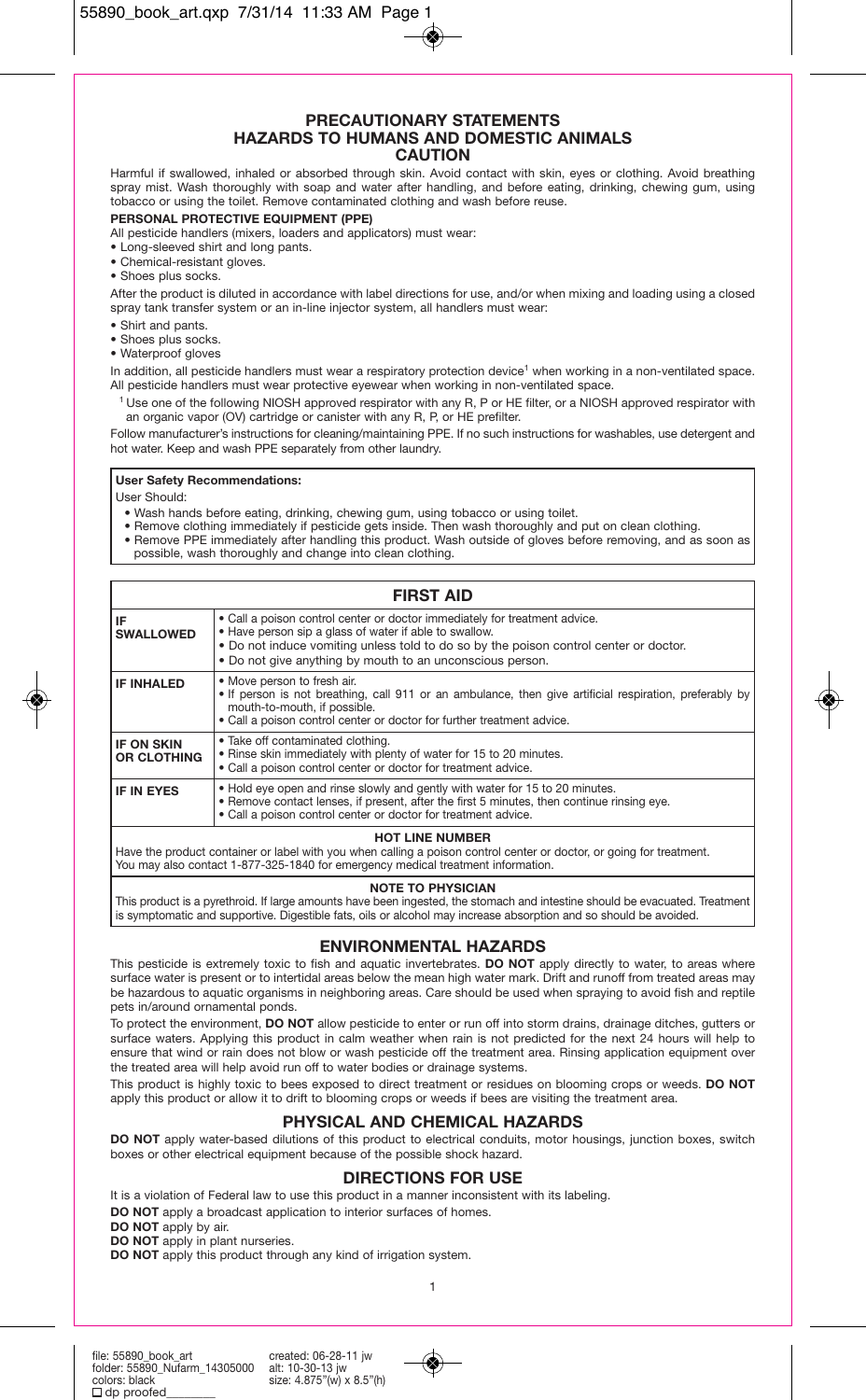**DO NOT** use on sod farm turf, golf course turf, or grass grown for seed.

**DO NOT** water the treated area to the point of run-off.

**DO NOT** make applications during the rain.

Application is prohibited directly into sewers or drains, or to any area like a gutter where drainage to sewers, storm drains, water bodies, or aquatic habitat can occur. **DO NOT** allow the product to enter any drain during or after application.

#### **Additional Application Restrictions for Residential Outdoor Surface and Space Sprays:**

All outdoor applications must be limited to spot or crack and crevice treatments only, except for the following permitted uses:

- 1) Treatments to soil or vegetation around structures;
- 2) Applications to lawns, turf, and other vegetation;
- 3) Applications to building foundations, up to a maximum height of 3 feet. Other than applications to building foundations, all outdoor applications to impervious surfaces such as sidewalks, driveways, patios, porches and structural surfaces (such as windows, doors, and eaves) are limited to spot and crack and crevice applications only.

## **AGRICULTURAL USE REQUIREMENTS\***

Use this product only in accordance with its labeling and with the Worker Protection Standard, 40 CFR Part 170. This Standard contains requirements for the protection of agricultural workers on farms, forests, nurseries, and greenhouses, and handlers of agricultural pesticides. It contains requirements for training, decontamination, notification, and emergency assistance. It also contains specific instructions and exceptions pertaining to the statements on this label about personal protective equipment (PPE) and restricted entry interval. The requirements in this box only apply to uses of this product that are covered by the Worker Protection Standard.

Do not enter or allow worker entry into treated areas during the restricted entry interval (REI) of 12 hours.

PPE required for early entry to treated areas that is permitted under the Worker Protection Standard and that involves contact with anything that has been treated, such as plants, soil, or water, is:

- Coveralls
- Chemical Resistant Gloves such as butyl rubber, neoprene rubber, polyvinyl chloride, viton, or nitrile rubber
- Shoes plus socks

Do not apply this product in a way that it will contact workers or other persons either directly or through drift. Only protected handlers may be in the area during application. For any requirement specific to your State or Tribe, consult State/Tribal agency responsible for pesticide regulation.

#### **FOR CALIFORNIA**

#### **Greenhouse Applicators Must Wear:**

- Full body chemical-resistant protective suit (Such as barrier laminate, nitrile rubber, butyl rubber, polyvinyl chloride, or equivalent).

#### **Reapplication Interval:**

- Reapplications to greenhouses must occur at intervals of 30 Days or Longer.

#### **Greenhouse Harvesters Must Wear:**

- Regular length gloves plus a long sleeved shirt or elbow-length (gauntlet type) gloves during the 30 days following application.

\* These requirements apply to only greenhouse uses on this label.

#### **NON-AGRICULTURAL USE REQUIREMENTS\*\***

The requirements in this box apply to uses of this product that are NOT within the scope of the Worker Protection Standard for agricultural pesticides (40 CFR Part 170). The WPS applies when this product is used to produce agricultural plants on farms, forests, nurseries or greenhouses.

Keep people and pets off treated areas until spray solution has dried.

\*\* These requirements apply to all other non-greenhouse uses on this label.

#### **Use Directions for Tip-N-Measure Container**

- 1. Remove the measuring chamber cap and induction seal. Replace the cap and securely tighten. Tip container until liquid fills measuring chamber.
- 2. Return container to level position. No adjustment is needed.
- 3. Remove measuring chamber cap and dispense into proper application equipment.

For multiple dose measuring: Remove fill chamber cap and dispense according to markings on side of bottle.

# **INFORMATION ON THE USE OF THIS PRODUCT**

This product is for control of listed insect and mite pests on trees, shrubs, lawns, foliage plants, non-bearing fruit trees, and flowers in greenhouses, interiorscapes including hotels, shopping malls, office buildings etc., and outdoor plantscapes, such as around residential dwellings, institutional, public, commercial, and industrial buildings, parks, recreational areas, and athletic fields and home lawns. This product may be used to control listed pests of trees, shrubs, foliage plants, and flowers grown in interior plantscapes including hotels, shopping malls, office buildings. This product can be used on non-bearing fruit and nut trees. Non-bearing crops are perennial crops that will not produce a harvestable raw agricultural commodity during the season of application.

This product may also be used in feed and food handling establishments, animal confinement facilities, kennels, confined animal feeding operations, livestock premises, and in/around/under structures.

## **RESISTANCE MANAGEMENT**

**Resistance:** Some insects are known to develop resistance to products used repeatedly for control. Because the development of resistance cannot be predicted, the use of this product must conform to resistance management strategies established for the use area. Consult your local or state pest management authorities for details.

If resistance to this product develops in your area, this product, or other products with a similar mode of action, may not provide adequate control. If poor performance cannot be attributed to improper application or extreme weather conditions, a resistant strain of insect may be present. If you experience difficulty with control and suspect that resistance is a reasonable cause, immediately consult your local company representative or pest management advisor for the best alternative method of control for your area.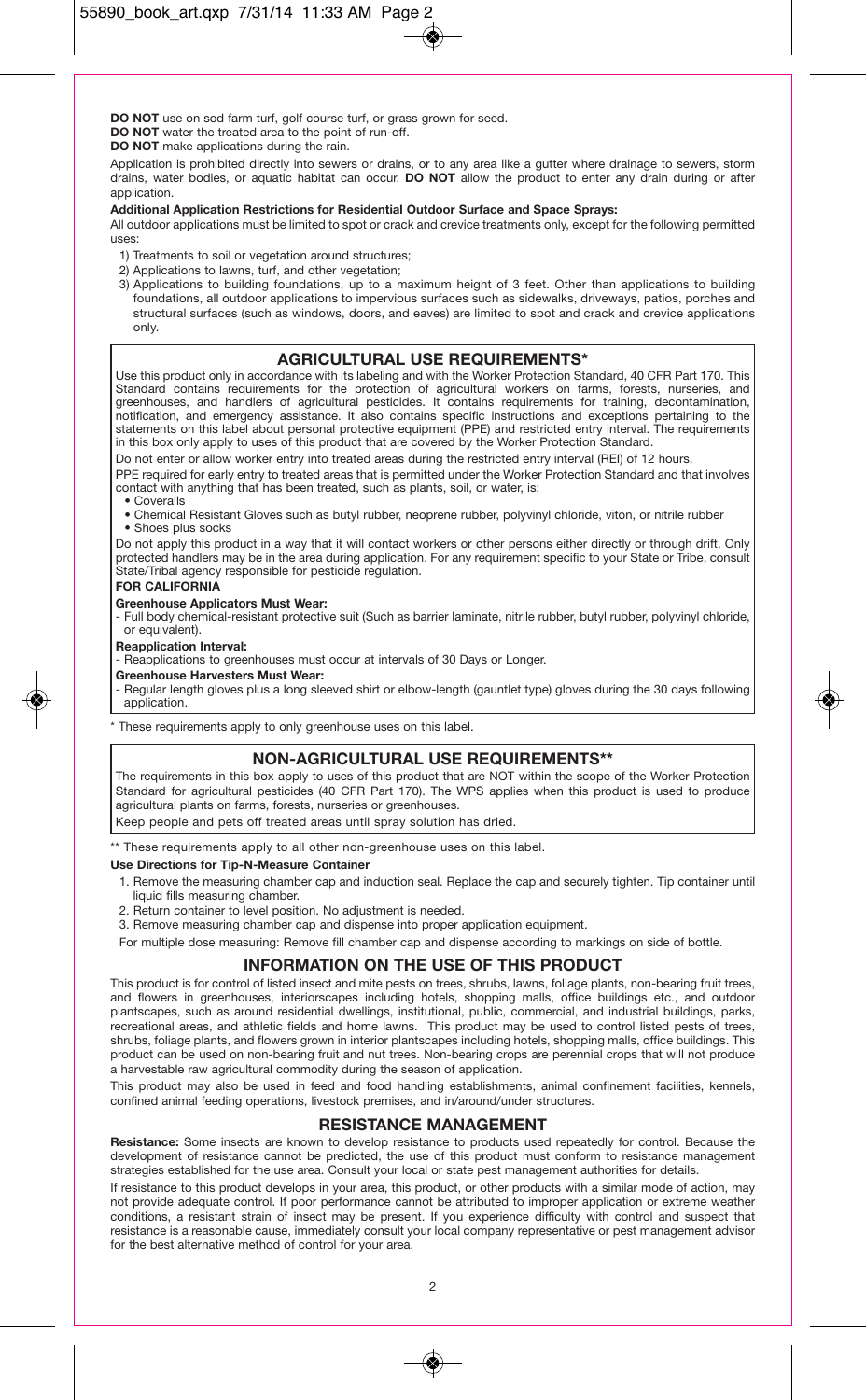|                                                                      | <b>DILUTION CHART</b>                                        |                                                                      | Fluid Ounces of This Product Diluted to These Volumes of<br><b>Finished Sprav</b> |                                                                      |                                                                       |                                                                               |
|----------------------------------------------------------------------|--------------------------------------------------------------|----------------------------------------------------------------------|-----------------------------------------------------------------------------------|----------------------------------------------------------------------|-----------------------------------------------------------------------|-------------------------------------------------------------------------------|
|                                                                      | <b>Application Volume</b>                                    | <b>Application Rate</b>                                              | 1 Gallon                                                                          | 5 Gallons                                                            | 10 Gallons                                                            | 100 Gallons                                                                   |
| % A.I.                                                               | Gallon/<br>1,000 sq.ft.                                      | <b>Fluid Ounces/</b><br>$1,000$ sq. ft                               | <b>Fluid Ounces</b>                                                               | <b>Fluid Ounces</b>                                                  | <b>Fluid Ounces</b>                                                   | <b>Fluid Ounces</b>                                                           |
| 0.008<br>0.011<br>0.015<br>0.020<br>0.031<br>0.041<br>0.046<br>0.062 | 1.0<br>1.0<br>1.0<br>1.0<br>1.0<br>1.0<br>1.0<br>1.0         | 0.125<br>0.180<br>0.250<br>0.330<br>0.500<br>0.670<br>0.750<br>1.000 | 0.125<br>0.180<br>0.250<br>0.330<br>0.500<br>0.670<br>0.750<br>1.000              | 0.630<br>0.900<br>1.250<br>1.670<br>2.500<br>3.330<br>3.750<br>5.000 | 1.250<br>1.800<br>2.500<br>3.330<br>5.000<br>6.670<br>7.500<br>10.000 | 12.500<br>18.000<br>25.000<br>33.300<br>50.000<br>66.700<br>75.000<br>100.000 |
| 0.004<br>0.006<br>0.008<br>0.010<br>0.015<br>0.021<br>0.023<br>0.031 | 2.0<br>2.0<br>2.0<br>2.0<br>2.0<br>2.0<br>2.0<br>2.0         | 0.125<br>0.180<br>0.250<br>0.330<br>0.500<br>0.670<br>0.750<br>1.000 | $\overline{a}$<br>0.130<br>0.170<br>0.250<br>0.330<br>0.380<br>0.500              | 0.310<br>0.450<br>0.630<br>0.830<br>1.250<br>1.670<br>1.880<br>2.500 | 0.630<br>0.900<br>1.250<br>1.650<br>2.500<br>3.350<br>3.750<br>5.000  | 6.300<br>9.000<br>12.500<br>16.500<br>25.000<br>33.500<br>37.500<br>50.000    |
| 0.003<br>0.004<br>0.005<br>0.007<br>0.010<br>0.014<br>0.015<br>0.021 | 3.0<br>3.0<br>3.0<br>3.0<br>3.0<br>3.0<br>3.0<br>3.0         | 0.125<br>0.180<br>0.250<br>0.330<br>0.500<br>0.670<br>0.750<br>1.000 | ÷<br>0.110<br>0.170<br>0.220<br>0.250<br>0.330                                    | 0.210<br>0.300<br>0.420<br>0.550<br>0.830<br>1.110<br>1.250<br>1.670 | 0.420<br>0.600<br>0.830<br>1.100<br>1.670<br>2.230<br>2.500<br>3.330  | 4.200<br>6.000<br>8.300<br>11.000<br>16.700<br>22.300<br>25.000<br>33.300     |
| 0.002<br>0.003<br>0.004<br>0.005<br>0.008<br>0.010<br>0.012<br>0.015 | 4.0<br>4.0<br>4.0<br>4.0<br>4.0<br>4.0<br>4.0<br>4.0         | 0.125<br>0.180<br>0.250<br>0.330<br>0.500<br>0.670<br>0.750<br>1.000 | 0.130<br>0.170<br>0.190<br>0.250                                                  | 0.160<br>0.230<br>0.310<br>0.410<br>0.630<br>0.840<br>0.940<br>1.250 | 0.310<br>0.450<br>0.630<br>0.830<br>1.250<br>1.670<br>1.880<br>2.500  | 3.100<br>4.500<br>6.300<br>8.300<br>12.500<br>16.700<br>18.800<br>25.000      |
| 0.002<br>0.002<br>0.003<br>0.004<br>0.006<br>0.008<br>0.009<br>0.012 | 5.0<br>5.0<br>5.0<br>5.0<br>5.0<br>5.0<br>5.0<br>5.0         | 0.125<br>0.180<br>0.250<br>0.330<br>0.500<br>0.670<br>0.750<br>1.000 | $\overline{a}$<br>0.100<br>0.130<br>0.150<br>0.200                                | 0.125<br>0.180<br>0.250<br>0.330<br>0.500<br>0.670<br>0.750<br>1.000 | 0.250<br>0.360<br>0.500<br>0.670<br>1.000<br>1.330<br>1.500<br>2.000  | 2.500<br>3.600<br>5.000<br>6.700<br>10.000<br>13.300<br>15.000<br>20.000      |
| 0.001<br>0.001<br>0.002<br>0.002<br>0.003<br>0.004<br>0.005<br>0.006 | 10.0<br>10.0<br>10.0<br>10.0<br>10.0<br>10.0<br>10.0<br>10.0 | 0.125<br>0.180<br>0.250<br>0.330<br>0.500<br>0.670<br>0.750<br>1.000 | 0.100                                                                             | 0.130<br>0.170<br>0.250<br>0.330<br>0.380<br>0.500                   | 0.130<br>0.180<br>0.250<br>0.330<br>0.500<br>0.670<br>0.750<br>1.000  | 1.300<br>1.800<br>2.500<br>3.300<br>5.000<br>6.700<br>7.500<br>10.000         |

1 fluid ounce =  $29.57$  ml = 2 tablespoons = 6 teaspoons

**DO NOT** use household utensils to measure this product.

Note: Higher finished volume must be applied to penetrate thatch, mulch, brush, and porous surfaces. Lower finished volumes can be used indoors and for non-porous surfaces.

**DO NOT** apply more than 1 fluid oz. of this product per 1,000 square feet.

#### **APPLICATION INSTRUCTIONS**

This product formulation mixes readily with water and other aqueous carriers.

This product may be tank-mixed with adjuvants, and with other pesticides, including insect growth regulators. When tank mixing this product with other pesticides, observe all precautions and limitations on each product label. The physical compatibility of this product may vary with different sources of pesticide products, and local cultural practices. Any tank mixture which has not been previously tested must be prepared on a small scale (pint or quart jar), using the proper proportions of pesticides and water to ensure the physical compatibility of the mixture.

The following procedure is recommended for preparation of a new tank mix, unless specified otherwise in label directions: 1. Add wettable powders to tank water,

- 2. Agitate,
- 3. Add liquids and flowables,
- 4. Agitate,
- 5. Add emulsifiable concentrates and,
- 6. Agitate.

If a mixture is found to be incompatible following this order of addition, try reversing the order of addition, or increase the volume of water.

**Note:** If the tank-mixture is found to be compatible after increasing the amount of water, then the sprayer will need to be recalibrated for a higher volume application. **DO NOT** allow tank mix to stand overnight.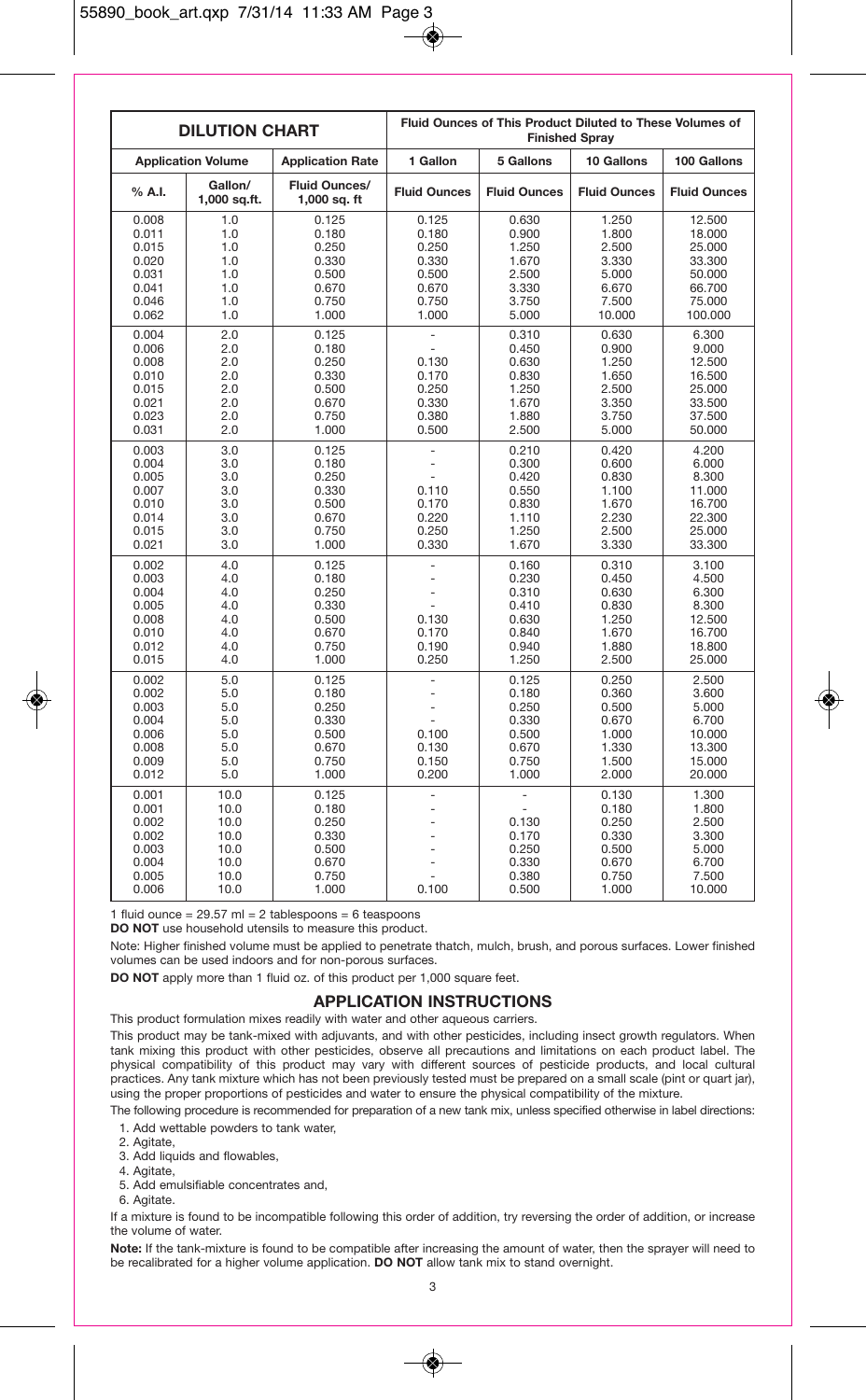**Formula for Determining the Active Ingredient Content of the Finished Spray Mixture:** The following formula may be used to determine the percent active ingredient that is in the spray tank after mixing this product:

# **(7.9)(Fluid oz. of this product added to tank) <sup>=</sup> Percent Active Ingredient in spray mix (Gallons of Finished spray mix)(128)**

# **APPLICATION DIRECTIONS**

# **ANT CONTROL**

**Nuisance Ants Indoors:** For best results, locate and treat ant nests. Dilute 0.5 to 1.0 fluid oz. of this product per gallon of water and apply at the rate of one gallon of dilution per 1,000 square feet as a surface, crack and crevice or spot treatment to areas where ants have been observed or are expected to forage. These areas include, baseboards, in and behind cabinets, under and behind dishwashers, furnaces, refrigerators, sinks and stoves, around pipes, cracks and crevices and in corners. Particular attention must be given to treating entry points into the home or premises such as around doors and windows. When using this product in combination with baits, apply this product as instructed, and use baits in other areas that have not been treated with this product.

**Nuisance Ants Outdoors:** For best results, locate and treat ant nests. Apply this product to ant trails around doors and windows and other places where ants have been observed or are expected to forage. Apply a perimeter treatment using either low or high volume applications described in the "Pest Control on Outside Surfaces and Around Buildings" section of this label. The higher dilutions and/or application volumes, as well as more frequent applications, may be necessary when treating concrete surfaces for ant control. The following procedures must be followed to help achieve maximum control of the pest:

- 1. Treat non-porous surfaces only in areas protected from rainfall and spray from sprinklers with low volume applications using 0.5 to 1.0 fluid oz. of this product per gallon of water and applying this dilution at the rate of one gallon per 1,000 square feet.
- 2. Treat porous surfaces and vegetation with high volume applications (usually 5 to 10 finished gallons per 1,000 square feet) using dilutions that are calculated to deliver 0.5 to 1.0 fluid oz. of this product per 1,000 square feet (refer to the Dilution Chart).
- 3. For maximum residual control, dilute 1.0 fluid oz. of this product in up to 10 gallons of water and apply 1 to 10 gallons per 1,000 square feet.

**Carpenter Ants Indoors:** Dilute 0.5 to 1.0 fluid oz. of this product per gallon of water and apply at the rate of one gallon of dilution per 1,000 square feet as a general surface, crack and crevice or spot treatment to areas where carpenter ants have been observed or are expected to forage. These areas include, but are not limited to, baseboards, in and behind cabinets, under and behind dishwashers, furnaces, refrigerators, sinks and stoves, around pipes, cracks and crevices and in corners. Particular attention must be given to treating entry points into the home or premises such as around doors and windows. Spray or foam into cracks and crevices or drill holes and spray, mist or foam into voids where carpenter ants or their nests are present. When using this product in combination with baits, apply this product as instructed, and use baits in other areas that have not been treated with this product.

**Carpenter Ants Outdoors:** Apply this product to carpenter ant trails around doors and windows and other places where carpenter ants have been observed or are expected to forage. For best results, locate and treat carpenter ant nests. Apply a perimeter treatment using either low or high volume applications described in the "Pest Control on Outside Surfaces and Around Buildings" section of this label. The higher dilutions and/or application volumes, as well as more frequent applications, may be necessary when treating concrete surfaces for carpenter ant control. The following procedures must be followed to help achieve maximum control of the pest:

- 1. Treat non-porous surfaces only in areas protected from rainfall and spray from sprinklers with low volume applications using 0.5 to 1.0 fluid oz. of this product per gallon of water and applying this dilution at the rate of one gallon per 1,000 square feet.
- 2. Treat the trunks of trees that have carpenter ant trails, or upon which carpenter ants are foraging, using 0.5 to 1.0 fluid oz. of this product per gallon of water and applying this dilution to thoroughly wet the bark from the base of the tree to as high as possible on the trunk.
- 3. Treat porous surfaces and vegetation with high volume applications (usually 5 to 10 finished gallons per 1,000 square feet) using dilutions that are calculated to deliver 0.5 to 1.0 fluid oz. of this product per 1,000 square feet (refer to the Dilution Chart).
- 4. For maximum residual control, dilute 1.0 fluid oz. of this product in up to 10 gallons of water and apply 1 to 10 gallons of dilution per 1,000 square feet.
	- To control carpenter ants inside trees, utility poles, fencing or deck materials and similar structural members, drill to locate the interior infested cavity and inject or foam a 0.06% dilution (1.0 fluid oz. of this product per gallon of water) into the cavity using a sufficient volume and an appropriate treatment tool with a splashback guard.
	- To control carpenter ants that are tunneling in the soil, dilute 0.5 to 1.0 fluid ounce of this product per gallon of water and apply as a drench or inject the dilution or foam at intervals of 8 to 12 inches. Establish a uniform vertical barrier at the edges of walls, driveways or other hard surfaces where ants are tunneling beneath the surfaces.
	- To protect firewood from carpenter ants (and termites), dilute 1.0 fluid oz. of this product per gallon of water and apply to the soil beneath where the firewood will be stacked at the rate of one gallon of dilution per 8 square feet.
	- For woodpiles and stored lumber apply a 0.06% dilution. Use a hose-end sprayer or sprinkling can to deliver a coarse drenching spray. Treated wood can be burned or used for lumber one month after treatment. **DO NOT** use in structures.

**For Ant and Fire Ant Mounds:** Control is optimized by combining broadcast applications that will control foraging workers and newly mated fly-in queens with mound drenches that will control existing colonies. If the soil is not moist, then irrigate before application or use a high volume application. Apply broadcast treatments of 0.5 to 1.0 fluid oz. per 1,000 square feet. Use enough finished volume to penetrate thatch or sod. Treat mounds by applying 1.0 fluid oz. of this product per mound in 1 .0 to 2.0 gallons water by sprinkling the mound until it is wet and treat 3 feet out around the mound. Use the higher volume for mounds larger than 12". Treat mounds with sufficient force to break their apex and allow the insecticide solution to flow into ant tunnels. For best results, apply in cool weather (65 - 80ºF) or in early morning or late evening hours.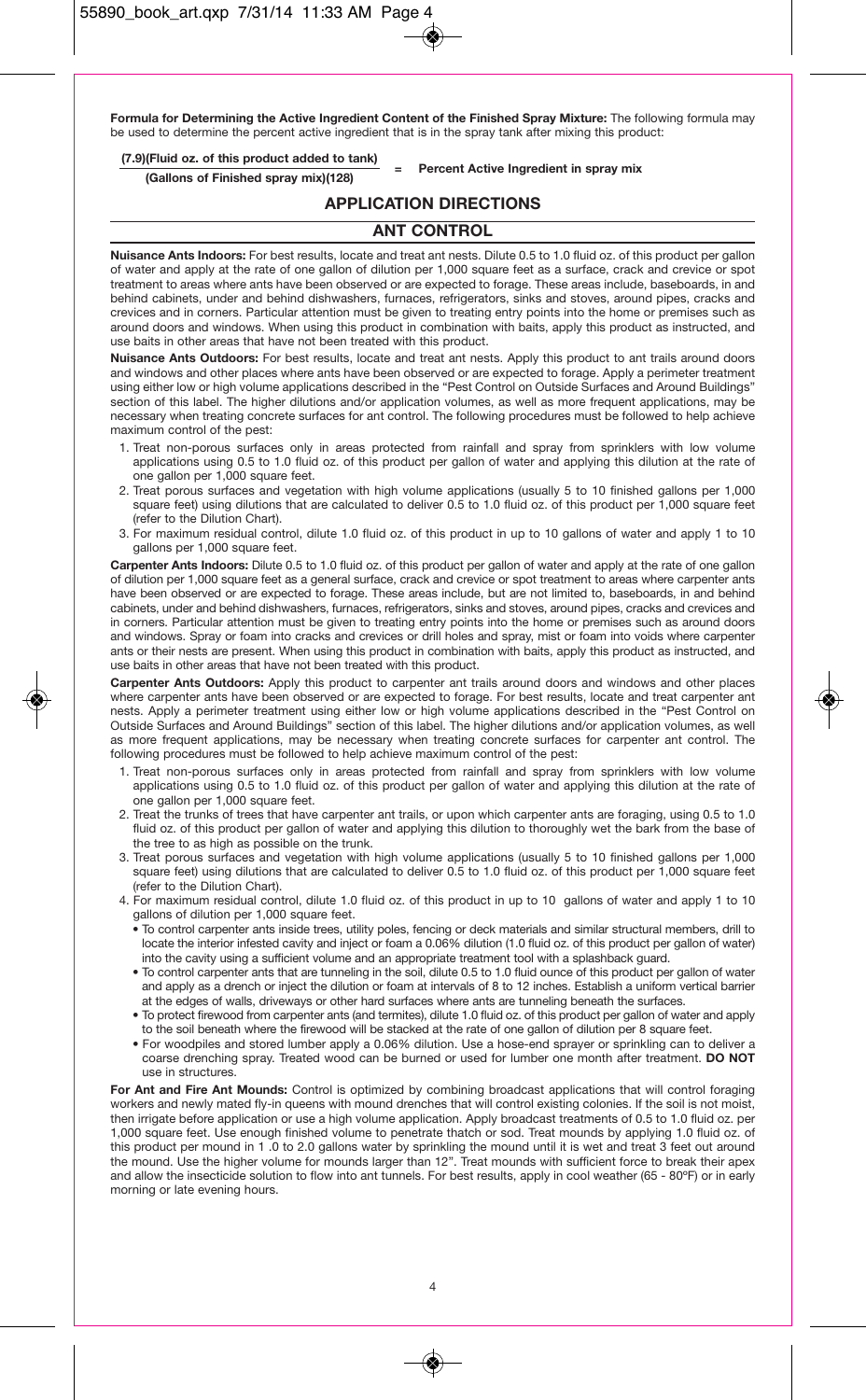# **PEST CONTROL ON OUTSIDE SURFACES AND AROUND BUILDINGS**

For control of Ants, Armyworms, Bees, Beetles<sup>1</sup>, Biting Flies, Boxelder Bugs, Carpenter Ants, Centipedes, Chiggers, Chinch Bugs, Cicadas, Clover Mites, Crickets, Cutworms, Dichondra Flea Beetles, Earwigs, Elm Leaf Beetles, Fire Ants, Firebrats, Fleas, Flies, Gnats, Grasshoppers, Hornets, Japanese Beetles1, Lady Beetles, Midges, Millipedes, Mosquitoes, Moths, Roaches (including Cockroaches), Scorpions, Silverfish, Sod Webworms, Sowbugs (Pillbugs), Spider Mites, Spiders (including Black Widow, Brown Recluse and Hobo Spiders), Springtails, Stink Bugs (including Brown Marmorated), Ticks (including Brown Dog Ticks), Vinegar (Fruit) Flies, Wasps, and Yellow Jackets. 1 – Not for use in California.

Apply this product using a 0.02% to 0.06% dilution as a residual spray to outside surfaces of buildings including exterior siding, foundations, porches, window frames, eaves, patios, garages, refuse dumps, lawns such as grass areas adjacent or around private homes, duplexes, townhouses, condominiums, house trailers, apartment complexes, carports, garages, fence lines, storage sheds, barns, and other residential and non-commercial structures, soil, trunks of woody ornamentals and other areas where pests congregate or have been seen. **DO NOT** apply more than 1.0 fluid oz. of this product per 1,000 square feet. (Refer to the Dilution Chart.) Higher application volumes may be used to obtain the desired coverage of dense vegetation or landscaping materials.

Follow Additional Application Restrictions for Residential Outdoor Surface and Space Sprays under DIRECTIONS FOR USE.

Applications to vertical exterior surfaces (e.g., foundations) are permitted to a maximum height of 3 feet from ground level. Sections of vertical exterior surfaces that abut non-porous horizontal surfaces can only be treated if either 1) these sections are protected from rainfall and spray from sprinklers, or 2) they do not drain into a sewer, storm drain, or curbside gutter (e.g. not to sections that abut driveways or sidewalks that drain into streets).

**Mixing Directions:** For 0.02% dilution, mix 0.33 fluid oz. of this product per gallon of water. For 0.06% dilution, mix 1.0 fluid oz. of this product per gallon of water (1 fluid oz. = 2 tablespoons). **DO NOT** use household utensils to measure this product. Use the higher rate for heavy pest infestation, quicker knockdown or longer residual control. Retreatment may be necessary to achieve and/or maintain control during periods of high pest pressure. Repeat application is necessary only if there are signs of renewed insect activity. Repeat application must be limited to no more than once per seven days.

**Perimeter Treatment:** Apply to a band of soil and vegetation 6 to 10 feet wide around and adjacent to the structure. Also, treat the foundation of the structure to a height of 2 to 3 feet. Apply 0.33 to 1.0 fluid oz. of this product per 1,000 square feet in sufficient water to provide adequate coverage (refer to Perimeter Application Dilution Chart).

For sections of foundation that abut non-porous horizontal surfaces, the treated areas must be protected from rainfall and spray from sprinklers or they do not drain into a sewer, storm drain, or curbside gutter (e.g. not to sections that abut driveways or sidewalks that drain into streets).

**Broadcast Treatment of Wood for the Control of Wood-Infecting Insects and Nuisance Pests Outside of Structure:** Apply 0.06% dilution with a fan spray using a maximum pressure of 25 p.s.i. Treatment must be made to thoroughly and uniformly cover the surface but limit excess runoff.

To control wood-infesting insects active inside trees, utility poles and/or fence posts, drill to find the interior infested cavity and inject a 0.06% dilution. To control Bees, Wasps, Hornets, and Yellow Jackets, apply in late evening when insects are at rest. Aim spray at nest opening in ground, bushes and in cracks and crevices which may harbor nests, saturating nest openings and contacting as many insects as possible.

**Pests Under Slabs:** Infestation of Arthropods, including Ants, Cockroaches and Scorpions inhabiting under slab area may be controlled by drilling and injecting or horizontal rodding and then injecting 1 gallon of a 0.06% 0.5 gallon of a 0.12% dilution per 10 square feet (or 2 gallons of a 0.06% dilution or a 1 gallon of a 0.12% dilution per 10 linear feet).

| PERIMETER APPLICATION DILUTION CHART |                                      |                                                |                                      |                                      |                                     |
|--------------------------------------|--------------------------------------|------------------------------------------------|--------------------------------------|--------------------------------------|-------------------------------------|
| <b>Application</b>                   | <b>Application Rate:</b>             | Fluid Ounces* of This Product Diluted to these |                                      |                                      |                                     |
| <b>Volume: Gallons</b>               | <b>Fluid Ounces per</b>              | <b>Volumes of Finished Spray</b>               |                                      |                                      |                                     |
| per 1,000 sq. ft.                    | 1,000 sq. ft.                        | 1 gallon                                       | 5 gallons                            | 10 gallons                           | 100 gallons                         |
|                                      | 0.33                                 | 0.33                                           | 1.67                                 | 3.33                                 | 33.3                                |
|                                      | 0.50                                 | 0.50                                           | 2.50                                 | 5.00                                 | 50.0                                |
|                                      | 0.67                                 | 0.67                                           | 3.33                                 | 6.67                                 | 66.7                                |
|                                      | 0.75                                 | 0.75                                           | 3.75                                 | 7.50                                 | 75.0                                |
|                                      | 1.00                                 | 1.00                                           | 5.00                                 | 10.00                                | 100.0                               |
| $\overline{c}$                       | 0.33                                 | 0.17                                           | 0.83                                 | 1.65                                 | 16.5                                |
| $\sqrt{2}$                           | 0.50                                 | 0.25                                           | 1.25                                 | 2.50                                 | 25.0                                |
| $\overline{c}$                       | 0.67                                 | 0.33                                           | 1.67                                 | 3.35                                 | 33.5                                |
| $\overline{c}$                       | 0.75                                 | 0.38                                           | 1.88                                 | 3.75                                 | 37.5                                |
| $\overline{2}$                       | 1.00                                 | 0.50                                           | 2.50                                 | 5.00                                 | 50.0                                |
| 3                                    | 0.33                                 | 0.11                                           | 0.55                                 | 1.10                                 | 11.0                                |
| 3                                    | 0.50                                 | 0.17                                           | 0.83                                 | 1.67                                 | 16.7                                |
| 3                                    | 0.67                                 | 0.22                                           | 1.11                                 | 2.23                                 | 22.3                                |
| 3                                    | 0.75                                 | 0.25                                           | 1.25                                 | 2.50                                 | 25.0                                |
| 3                                    | 1.00                                 | 0.33                                           | 1.67                                 | 3.33                                 | 33.3                                |
| 4<br>4<br>4<br>4<br>4                | 0.33<br>0.50<br>0.67<br>0.75<br>1.00 | 0.13<br>0.17<br>0.19<br>0.25                   | 0.41<br>0.63<br>0.84<br>0.94<br>1.25 | 0.83<br>1.25<br>1.67<br>1.88<br>2.50 | 8.3<br>12.5<br>16.7<br>18.8<br>25.0 |
| 5<br>5<br>5<br>5<br>5                | 0.33<br>0.50<br>0.67<br>0.75<br>1.00 | 0.10<br>0.13<br>0.15<br>0.20                   | 0.33<br>0.50<br>0.67<br>0.75<br>1.00 | 0.67<br>1.00<br>1.33<br>1.50<br>2.00 | 6.7<br>10.0<br>13.3<br>15.0<br>20.0 |
| 10                                   | 0.33                                 | 0.10                                           | 0.17                                 | 0.33                                 | 3.3                                 |
| 10                                   | 0.50                                 |                                                | 0.25                                 | 0.50                                 | 5.0                                 |
| 10                                   | 0.67                                 |                                                | 0.33                                 | 0.67                                 | 6.7                                 |
| 10                                   | 0.75                                 |                                                | 0.38                                 | 0.75                                 | 7.5                                 |
| 10                                   | 1.00                                 |                                                | 0.50                                 | 1.00                                 | 10.0                                |

\*To convert to milliliters, multiply by 29.57. 1 fluid oz. = 29.57 ml = 2 tablespoons = 6 teaspoons.

**DO NOT** use household utensils to measure this product.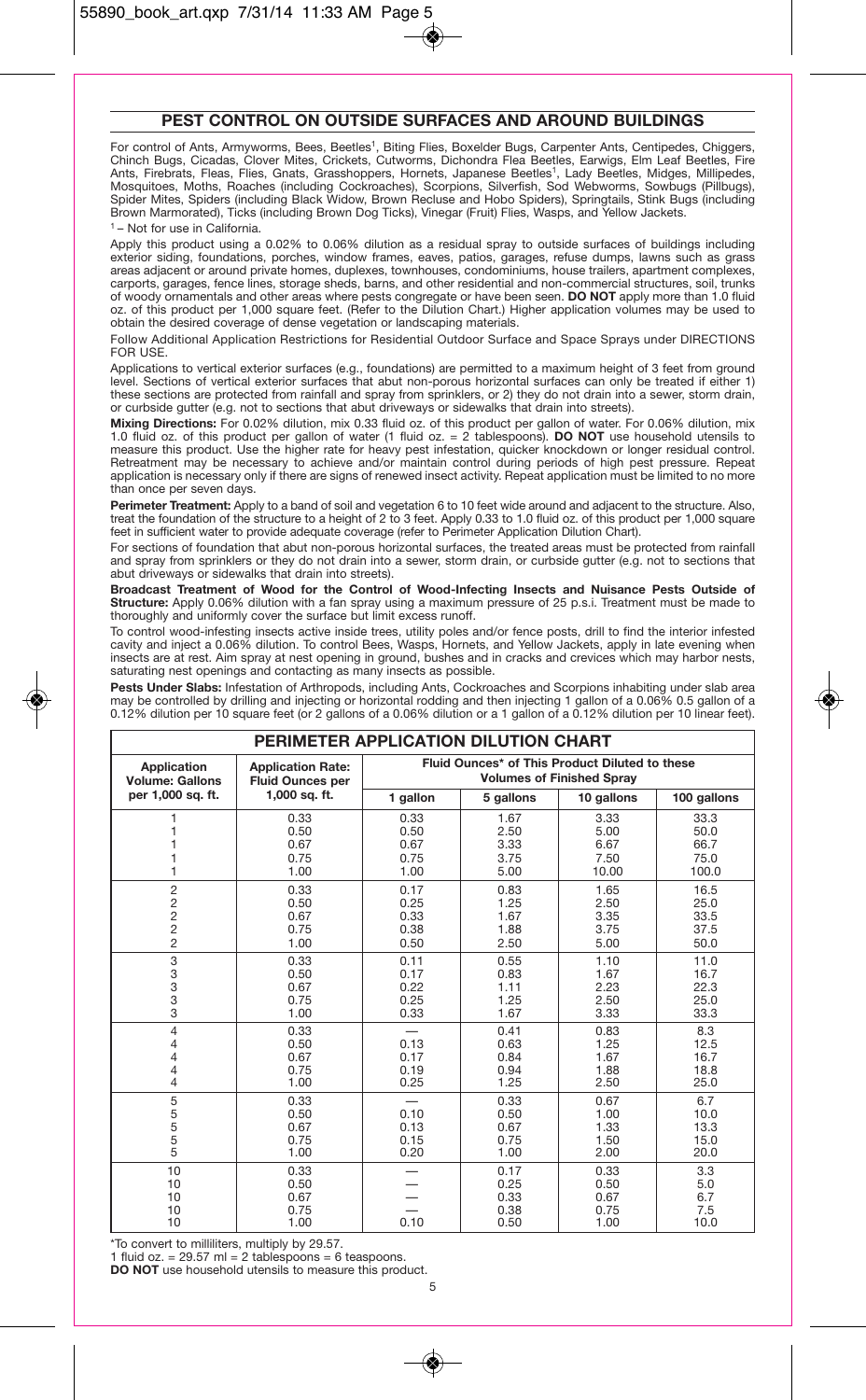# **MOSQUITO CONTROL**

To control adult mosquitoes on residential, institutional, public, commercial and industrial buildings, and lawns, ornamentals, parks, recreational areas and athletic fields.

Apply this product for mosquito control at an application rate of 0.33 to 1.0 fluid oz. of this product per gallon of water (0.07 to 0.22 lbs bifenthrin/acre), and apply at the rate of one gallon of dilution per 1,000 square feet as a general spray (refer to the Ornamental or Perimeter Application Dilution Chart).Use the high rate for residual control of mosquitoes. Use this product for control of urban mosquitoes that may potentially transmit malaria and arboviruses (West Nile fever, dengue fever, Eastern equine encephalitis, and St. Louis encephalitis).

Apply as a residual spray to outside surfaces of buildings including exterior siding, foundations, porches, window frames, eaves, patios, garages, refuse dumps, lawns such as grass areas adjacent to or around private homes, duplexes, townhouses, condominiums, house trailers, apartment complexes, carports, fence lines, storage sheds, barns, and other commercial, residential and non-commercial structures, soil, trunk of woody ornamentals, trees, shrubs, ground cover, bedding plants, foliage plants, flowers, non-bearing fruit and nut trees urban areas, parks, campsites, athletic fields, playgrounds, recreational and overgrown waste areas, roadsides and other areas where mosquitoes are found. This product may also be applied to non-bearing crops or perennial crops that will not produce harvestable raw agricultural commodities during the season of application.

Use the high rate for heavy pest infestation, quicker knockdown, or longer residual control. Retreatment may be necessary to achieve and/or maintain control during periods of high pest pressure, or if there are signs of renewed insect activity. For the lower use rates, repeat application must be limited to no more than once per sever days. For the high use rate of 1.0 fluid oz. of this product per gallon of water. **DO NOT** apply more than once per four weeks.

Apply with a hand-held and back pack sprayers or mist blowers, ground sprayers, power sprayers, truck mounted hydraulic sprayers or mist blowers. **DO NOT** apply by air or with hand held or truck mounted cold aerosol ULV sprayers<br>and thermal fogging devices. For best results apply when the mosquitoes are most active. Application du cooler hours of the night or early mornings is recommended.

**DO NOT** apply more than 0.1 fluid oz. of this product per 1,000 square feet (equivalent to 0.22 lbs. bifenthrin/acre) per application.

**DO NOT** apply when wind speed exceed 10 MPH.

#### **INDOOR USE**

For control of Ants, Bees, Bedbugs, Beetles, Biting Flies, Boxelder Bugs, Carpenter Ants, Centipedes, Cicadas, Cockroaches, Crickets, Earwigs, Firebrats, Fleas, Flies, Gnats, Millipedes, Mosquitoes, Moths, Scorpions, Silverfish, Sowbugs (Pillbugs), Spider Mites, Spiders (including Black Widow, Brown Recluse and Hobo Spiders), Springtails, Stink Bugs (including Brown Marmorated), Ticks (including Brown Dog Ticks), Vinegar (Fruit) Flies, and Wasps.

In the home, all food processing surfaces and utensils must be covered during treatment or thoroughly washed before use. Exposed food must be covered or removed.

Use a 0.02% to 0.06% dilution (0.33 to 1.0 fluid oz. per gallon of water) for residual pest control in buildings and structures and on modes of transport. Apply either as a crack and crevice, pinstream, spot, coarse, low pressure spray (25 p.s.i. or less) or with a paint brush.

Apply as a coarse, low pressure, crack and crevice or spot spray to areas where pests hide, such as baseboards, comers, storage areas, closets, around water pipes, doors and windows, attics and eaves, behind and under refrigerators, cabinets, sinks, furnaces, stoves, the underside of shelves, drawers and similar areas. **DO NOT** use as a space spray. Pay particular attention to cracks and crevices.

**Mixing Directions:** See mixing directions in "Pest Control on Outside Surfaces and Around Buildings" Section.

This product is to be diluted with water for spray or brush application. Fill sprayer with the desired volume of water and add this product. Close and shake before use in order to insure proper mixing. Mix only the amount of solution needed for the application. Retreatment may be necessary to achieve and/or maintain control during periods of high pest pressure. Repeat application is necessary only if there are signs of renewed insect activity. Limit repeat application to no more than once per seven days.

**Foam Applications:** This product may be converted to a foam and used to treat void spaces, floor drains (to sewers) or as a spot treatment on vertical or horizontal surfaces where visual marking of application is desired. Use of a foaming agent like Upgared™ amplifying foam, increases a.i. surface contact time on challenging surfaces and provides visual marking of the application.

**Bedbugs:** Thorough application must be made to crack and crevices where evidence of bedbugs occur. This includes bed frames, box springs, inside empty dressers and clothes closets and carpet edges, high and low wall moldings and wallpaper edges. **DO NOT** use this product on bed liners, pillows, mattresses or clothes. Remove all clothes and other articles from dressers or clothes closets before application. Allow all treated areas to thoroughly dry before use. Not recommended for use as sole protection against bedbugs. If evidence of bedbugs is found in/on mattresses, use products approved for this use.

Use a 0.06% dilution (1.0 fluid oz. per gallon of water) for residual pest control in buildings and structures and on modes of transport. Apply either as a crack and crevice, pinstream, spot, coarse, low pressure spray, (25 p.s.i. or less) or with a paint brush.

**Cockroaches, Crickets, Firebrats, Flies, Gnats, Moths, Mosquitoes, Scorpions, Silverfish, Spiders and Ticks:** Apply as a coarse, low pressure spray to areas where these pests hide, such as baseboards, corners, storage areas, closets, around water pipes, doors and windows, attics and eaves, behind and under refrigerators, cabinets, sinks, furnaces, and stoves, the underside of shelves, drawers and similar areas. Pay particular attention to cracks and crevices.

This product will provide up to 1 month residual control of house flies. Length of residual control is dependent upon rate and surface treated.

**Ants:** Apply to any trails, around doors and windows and other places where ants may be found.

**Fleas:** Apply as a course, low pressure spot or crack and crevice treatment to areas frequented by pets, such as undeı<br>bedding, rugs, next to furniture. **DO NOT** apply dilutions of this product directly to pets. Treatment pet re-entry. Vacuum prior to treatment.

This product will kill fleas for up to 3 months.

**Boxelder Bugs, Centipedes, Cicadas, Earwigs, Beetles, Millipedes, Pillbugs (Sowbugs), Springtails, and Stink Bugs (including Brown Marmorated):** Apply around doors and windows and other places where these pests may be found or where they may enter premises. Check damp areas and drains for pest access. Spray baseboards, storage areas and other locations.

**Spider Mites:** Treat houseplants thoroughly but **DO NOT** allow run off to occur. Make sure to treat underside of leaves. **Bees, Wasps, Hornets, and Yellow-Jackets:** Apply a 0.06% dilution. Application must be made late in the evening when insects are at rest. Thoroughly spray nest and entrance and surrounding areas where insects alight. Spray liberally into hiding and breeding places, especially under attic rafters, contacting as many insects as possible.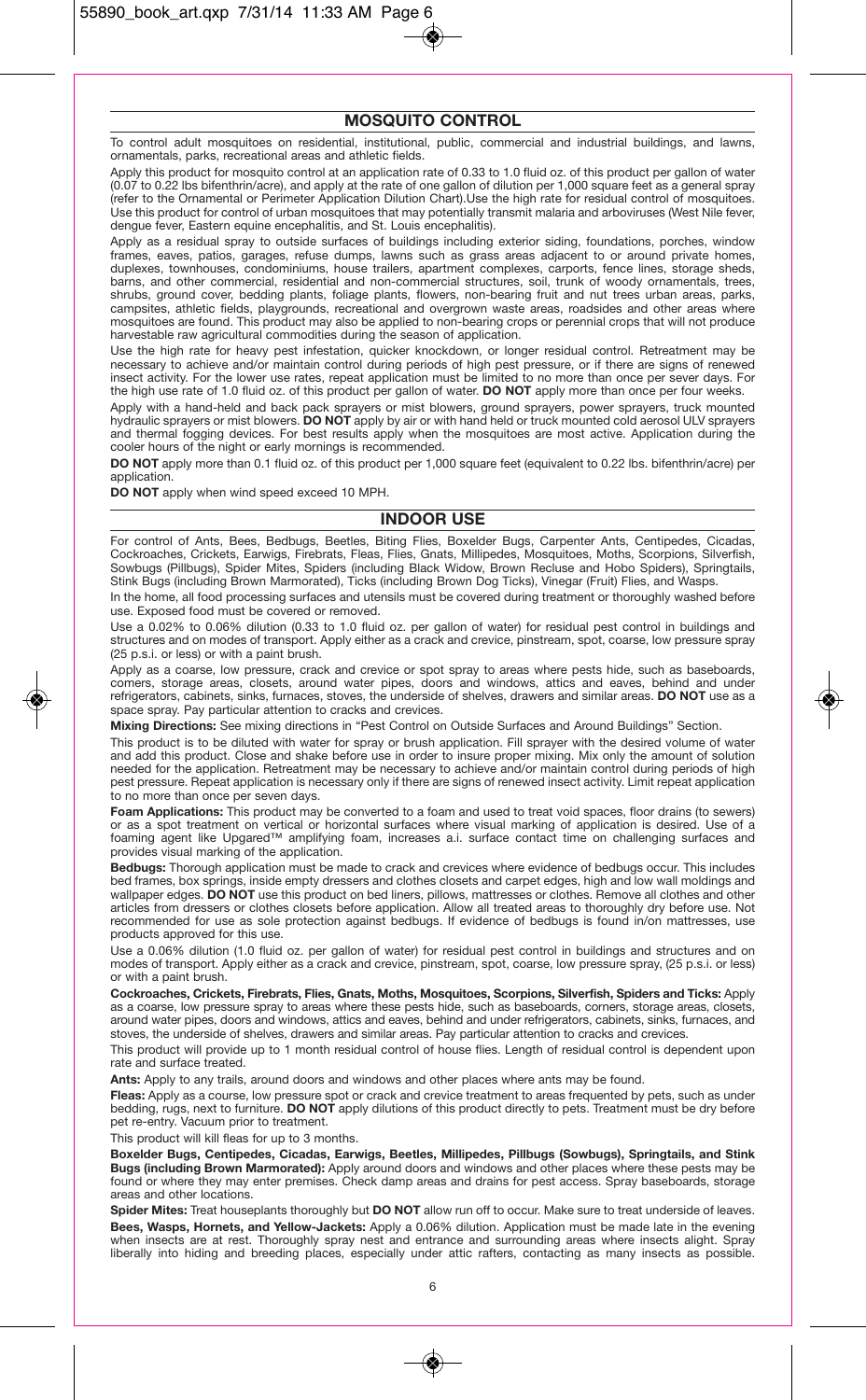Retreatment may be necessary to achieve and/or maintain control during periods of high pest pressure. Repeat application is necessary only if there are signs of renewed insect activity.

**Important: DO NOT** apply dilution until location of heat pipes, ducts, water and sewer lines and electrical conduits are known and identified. Caution must be taken to avoid puncturing and injection into these structural elements. **DO NOT** apply into electrical fixtures, switches, or sockets.

In the home, all food processing surfaces and utensils in the treatment area must be covered during treatment or thoroughly washed before re-use. Remove pets, birds, and cover aquariums before spraying. **DO NOT** allow humans or pets to contact treated surfaces until the spray has dried.

During any overhead applications to overhead interior areas structures, cover surfaces below with plastic sheeting, waterproof covering (such as polyethylene sheeting), or similar materials.

Wear protective clothing, unvented goggles, gloves and respirator, when applying to overhead areas or in poorly ventilated areas. Avoid touching sprayed surfaces until spray has completely dried.

# **CONTROL OF STORED PRODUCTS**

This product may be used for control of stored products for pests including Indian Meal Moths, Rice Moths, Tobacco Moths, Flour Beetles, Lesser Grain Borers, Merchant Grain Beetles, Sawtoothed Grain Beetles, Grain Weevils, Warehouse Beetles, Cigarette Beetles, Dermestid Beetles, and Psocids. Inspect and locate and remove infested food sources, remove or cover any food items or food serving dishes or utensils prior to treatment. Apply this product using a 0.02 to 0.06% dilution. Apply as a course, low pressure spray to areas where these pests hide, such as baseboards, corners, storage areas, closets, around water pipes, doors and windows, attics and eaves, behind and under refrigerators, cabinets, sinks, furnaces, and stoves, the underside of shelves, drawers and similar areas. Pay particular attention to cracks and crevices. **DO NOT** apply directly to food.

**Warehouses And Grocery/Pet Stores:** Dilutions of this product may be applied as a general surface, spot or crack and crevice treatment in food and nonfood storage warehouses and stores. Apply to all areas that may harbor pests, including under and between pallets, bins, and shelves. **DO NOT** apply directly to food, grain bins (interior), or animals.

# **FOOD/FEED HANDLING ESTABLISHMENT APPLICATIONS**

Applications of this product are permitted in both food/feed and nonfood areas of food/feed handling establishments as a general surface, spot, or crack and crevice treatment.

Food/feed handling establishments are defined as places other than private residences in which exposed food/feed is held, processed, prepared or served. Included also are areas for receiving, storing, packing (canning, bottling, wrapping, boxing), preparing, edible waste storage and enclosed processing systems (mills, dairies, edible oils, syrups) of food. Serving areas where food is exposed and the facility is in operation are also considered food areas.

Permitted non-food areas of use include, garbage rooms, lavatories, floor drains (to sewers), entries and vestibules, offices, locker rooms, machine rooms, garages, mop closets and storage (after canning or bottling).

Permitted use sites include, but are not limited to: aircraft (**DO NOT** use in aircraft cabins), apartment buildings, bakeries, bottling facilities, breweries, buses, cafeterias, candy plants, canneries, dairy product processing plants, food manufacturing plants, food processing plants, food service establishments, granaries, grain mills, hospitals, hotels, industrial buildings, laboratories, meat/poultry/egg processing plants, mobile/motor homes, nursing homes, offices, railcars, restaurants, schools, ships, trailers, trucks, vessels, warehouses, and wineries.

**General Surface Application: DO NOT** use this application method in food/feed handling establishments when the facility is in operation or foods/feeds are exposed. **DO NOT** apply directly to food products. Cover or remove all food processing and/or handling equipment during application. After application in food processing plants, bakeries,<br>cafeterias, and similar facilities, wash all equipment, benches, shelving and other surfaces which food will c Clean food handling or processing equipment and thoroughly rinse with clean fresh water. **DO NOT** apply this product to any animal feed, water, or watering equipment. **DO NOT** contaminate any animal feed, food, or water in and around livestock, poultry, or pet housing when making applications.

**Spot, Crack and Crevice Application:** Spot or crack and crevice applications may be made while the facility is in operation; however, food must be covered or removed from area being treated. **DO NOT** apply directly to food. For this application a "spot" will not exceed 2 feet<sup>2</sup>.

#### **ANIMAL CONFINEMENT FACILITIES, LIVESTOCK PREMISES CONFINED ANIMAL FEEDING OPERATIONS AND KENNELS**

Controls pests of poultry/livestock facilities and kennels, including biting flies, filth-breeding flies, fleas, litter beetles, hide beetles, bedbugs, mites, and ticks. Apply as a general surface (including directed spray) and/or crack and crevice treatment. Control is enhanced when interior and exterior perimeter applications are made in and around the livestock, poultry, or pet housing structures. Normal cleaning practices of the structure also must be followed along with applications of this product to effectively control crawling and flying insect pests.

For occupied areas of poultry/livestock facilities and kennels, apply to indoor crack and crevices only. Exterior applications to walls and foundation perimeters can help prevent interior infestations of flying and crawling insect pests. Apply this product as a rate equivalent to 0.33 to 1.0 fluid oz. per 1,000 square feet.

For unoccupied areas of poultry/livestock facilties and kennels, apply to floors, vertical and overhead surfaces where crawling or flying insect pests may be present. Feeders, waterers, and feed carts must be covered before application to prevent contamination. **DO NOT** apply to milk rooms. Pay attention to animal areas including stanchions, pipes, windows, doors, and areas where insect pests hide or congregate. Exterior applications to walls and foundation perimeters can help prevent interior or infestations of flying and crawling insect pests. Apply this product at a rate<br>equivalent to 0.33 to 1.0 fluid oz. per 1,000 square feet. Use sufficient finished volume to penetrate mulch or porous surfaces.

To control bedbugs, mites and ticks in animal facilities, treat cracks/crevices, walls, posts, nest boxes, and mobile side curtains. **DO NOT** apply this product directly to animals. To control bedbugs, use 0.5 to 1.0 fluid oz. per 1,000 square feet. Use the higher rate of application on painted and non-porous surfaces.

For adult fly control in and around animal facilities, spray application must target areas where flies will rest, such as ceiling, rafters, and trusses. Also treat windows, interior and exterior walls and supports, fences, and vegetation. Dilution of this product may be sprayed on manure in areas where fly larvae are abundant and the area cannot be cleaned.

For poultry houses, apply to floor area (birds grown on litter) or to walls, posts, and cage framing (birds grown in cages). Application must also be made into cracks and crevices around insulation. Reapply after each growout or sanitization procedure, but not more frequently than every eight weeks. Indoor control can be enhanced by making perimeter treatments around the outside of building foundations to prevent immigrating adult beetles. Apply in a uniform band 2 to 3 feet up and 6 to 10 feet out from the structure. Maintaining a year-round treatment program will prevent background populations from reaching problem levels.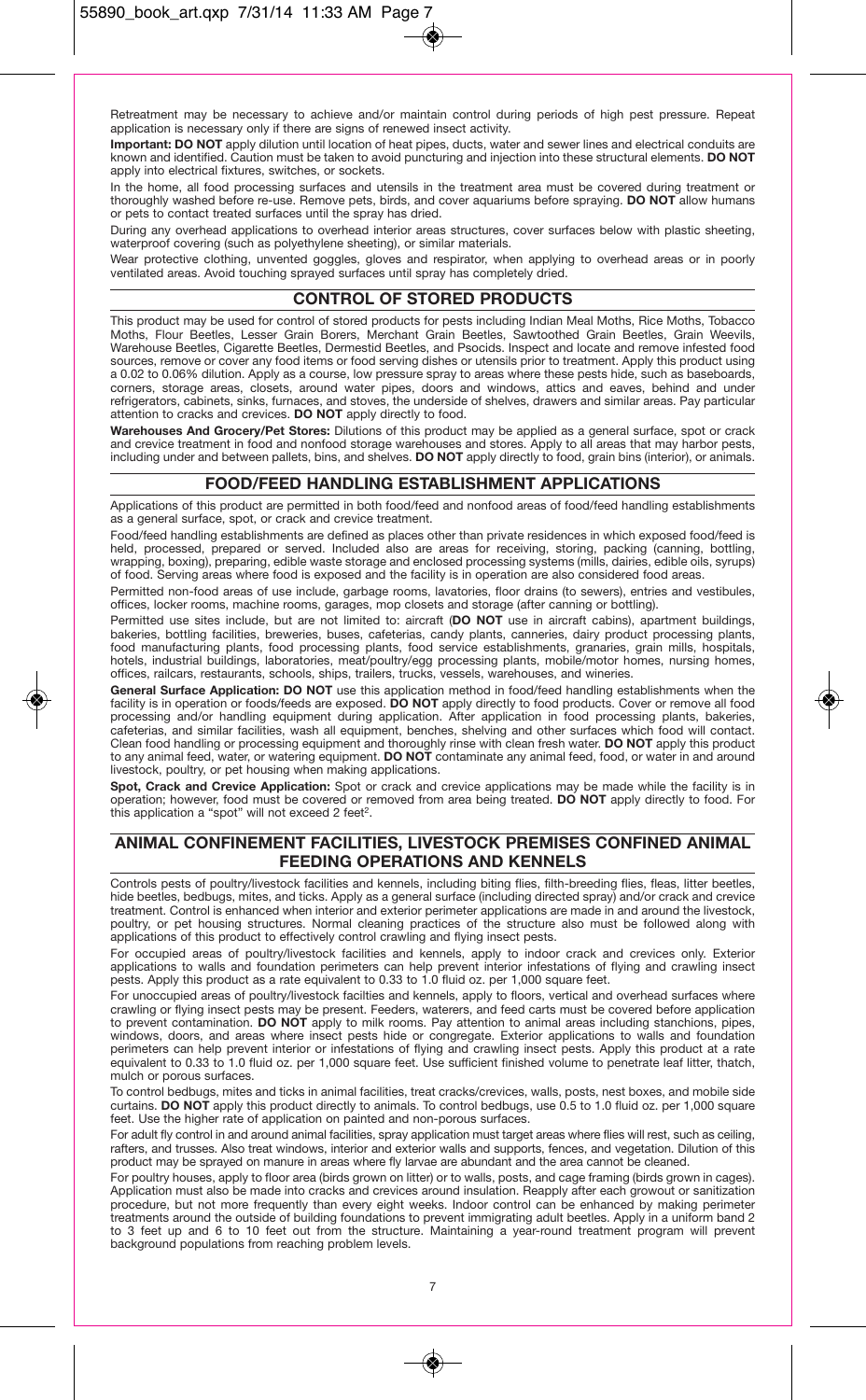To control beetles in houses containing birds grown on litter, apply this product as a rate equivalent to 0.33 to 1.0 fluid oz. per 1,000 square feet to litter after birds are removed and during tilling. If litter is removed and replaced with fresh litter, apply this product at a rate equivalent to 0.33 to 1.0 fluid oz. per 1,000 square feet to bare soil or concrete, and treat new litter after it is spread. Apply spray to inside walls, posts, and exterior perimeter. Reapply between each flock.

To control beetles in broiler-breeder houses, apply as directed above for litter and soil/floor treatment.

To control beetles in caged-layer houses, **DO NOT** treat accumulated manure, as it will likely disrupt natural enemies that control fly breeding. Instead, treat the perimeter of the manure at a rate equivalent to 0.33 to 1.0 fluid oz. of this product per 1,000 square feet. Pit walls, posts, and exterior of structure must also be sprayed. Reapply between each flock. Allow treatment of this product to dry before applying disinfections.

**DO NOT** apply this product as a general surface spray when animals are present in the facility. Allow applications to dry before restocking the facility. Treatment may be made to cracks and crevices when animals are present.

**DO NOT** apply this product to any animal feed, water, or watering equipment.

**DO NOT** contaminate any animal feed, food, or water in and around livestock, poultry, or pet housing when making applications.

**Foam Applications:** This product may be converted to foam and used to treat void spaces, floor drains (to sewers) or as a spot spray on vertical or horizontal surfaces where visual marking of application is desired. Use of a foaming agent<br>like Upgrade™ amplifying foam increases a.i. surface contact time on challenging surfaces and provi marking of the application. Ensure that the foaming agent is approved for food surface/area contact use.

# **TERMITE CONTROL (ABOVE GROUND ONLY)**

The purpose of the applications described below are to kill termite workers or winged reproductives that may be present at the time of treatment. These applications are intended as supplements to, and not substitutes for, mechanical alteration, soil treatment or foundation treatment.

To control exposed workers and winged reproductive termites in localized areas, dilute 1.0 fluid oz. of this product per gallon of water and apply as a coarse fan spray at the rate of one gallon per 1,000 square feet to attics, crawl spaces. unfinished basements and other void areas. Treat swarming termites as well as the areas in which they congregate.

To control above-ground termites in localized areas of infested wood, dilute 1.0 fluid oz. of this product per gallon of water and apply as a liquid or foam to voids and galleries in damaged wood as well as to spaces between wooden structural members and between the sill plate and foundation where wood is vulnerable to attack.

Applications may be made to inaccessible areas by drilling and then injecting the dilution or foam, with a suitable directional injector, into damaged wood or wall voids. All treatment holes drilled in construction elements in commonly occupied areas of structures must be securely plugged after treatment.

To control termite carton nests in building voids, dilute 1.0 fluid oz. of this product per gallon of water and apply as a liquid or foam using a pointed injection tool. Multiple injection points and varying depths of injection may be necessary to achieve control. When possible, the carton nest material must be removed from the building void after treatment.

# **LAWNS**

Apply this product as a broadcast treatment. Use application volumes of up to 10 gallons per 1,000 square feet to get uniform coverage when treating dense grass foliage.

For low volume applications, less than 2 gallons per 1,000 square feet, immediate irrigation of treated area with at least 0.25 inch of water following application to ensure efficacy of sub-surface pests such as Mole Crickets, is recommended.

#### **LAWN APPLICATION RATES**

The application rates listed in the following table will provide excellent control of the respective pests under typical conditions. However, at the discretion of the applicator, this product may be applied at up to 1.0 fl. oz. per 1,000 square feet to control each of the pests listed in this table. The higher application rates must be used when maximum residual control is desired or heavy pest populations occur.

| <b>PEST</b>                                                                                                                                                                                                                                                                                                                       | <b>APPLICATION RATE OF THIS PRODUCT</b>  |
|-----------------------------------------------------------------------------------------------------------------------------------------------------------------------------------------------------------------------------------------------------------------------------------------------------------------------------------|------------------------------------------|
| Armyworms <sup>1</sup><br>Cutworms <sup>1</sup><br>Sod Webworm <sup>1</sup>                                                                                                                                                                                                                                                       | 0.18 to 0.25 fluid oz. per 1,000 sq. ft. |
| Annual Bluegrass Weevil (Hyperodes)(Adult) <sup>2</sup><br><b>Banks Grass Mite</b><br>Billbugs (Adult) <sup>4</sup><br>Black Turfgrass Ataenius (Adult) <sup>5</sup><br>Centipedes<br>Crickets<br>Earwigs<br>Fleas (Adult)<br>Grasshoppers<br>Leafhoppers<br>Mealybugs<br>Millipedes<br>Mites <sup>3</sup><br>Pillbugs<br>Sowbugs | 0.25 to 0.50 fluid oz. per 1,000 sq. ft. |
| Crane Flies <sup>6</sup>                                                                                                                                                                                                                                                                                                          | 0.50 fluid oz. per 1,000 sq. ft.         |
| Ants<br>Chinch Bugs <sup>7</sup><br>Fleas (Larvae) <sup>8</sup><br>Imported Fire Ants <sup>9</sup><br>Japanese Beetle (Adult)<br>Mole Cricket (Adult) <sup>10</sup><br>Mole Cricket (Nymph) <sup>11</sup><br>Stink Bugs (including Brown Marmorated)<br>Ticks <sup>12</sup>                                                       | 0.50 to 1.00 fluid oz. per 1,000 sq. ft. |

**In New York State, this product may NOT be applied to any grass or turf area within 100 feet of a water body (lake, pond, river, stream, wetland, or drainage ditch).**

**In New York State, do make a single repeat application of this product if there are signs of renewed insect activity, but not sooner than two weeks after the first application.**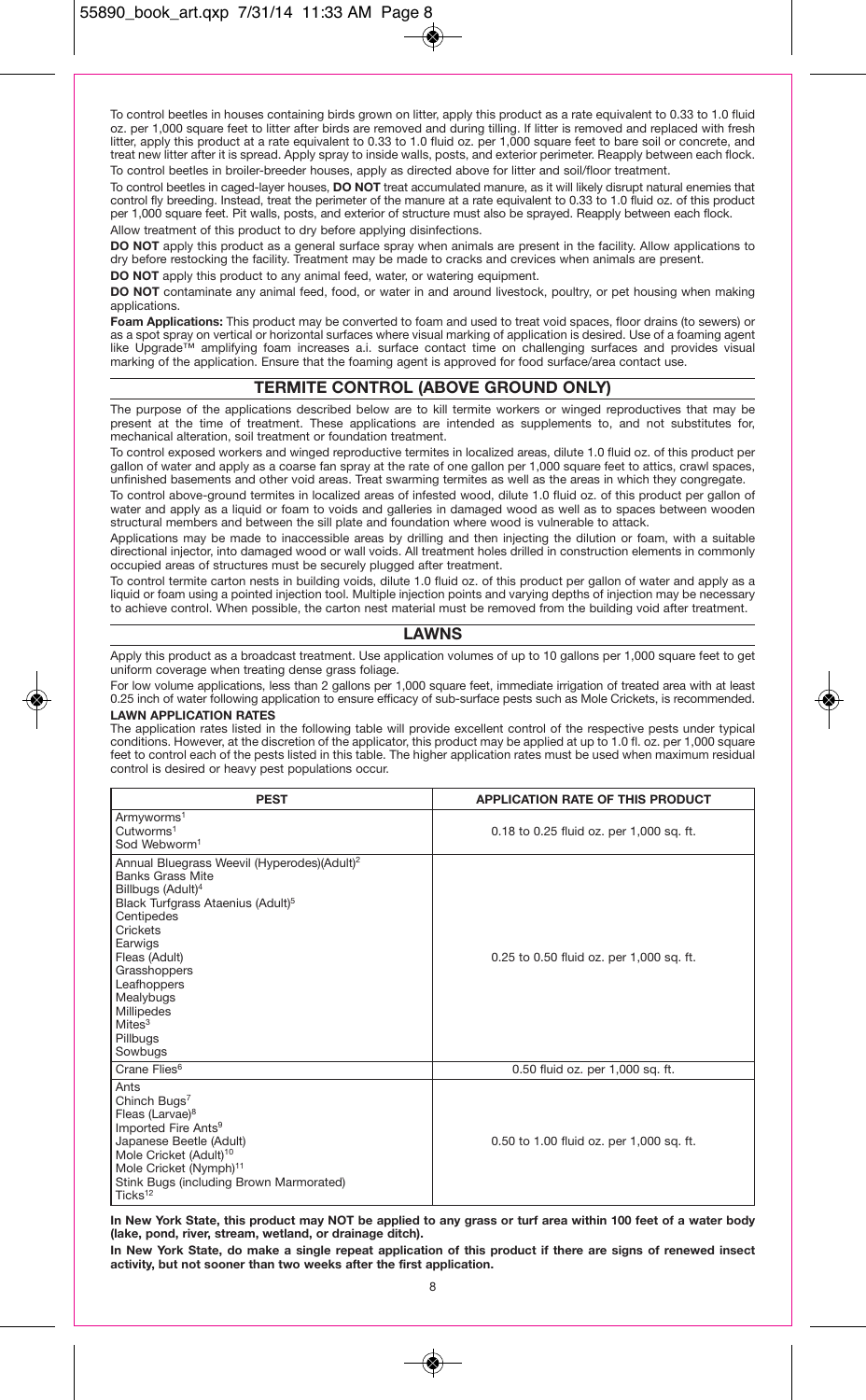#### **Comments:**

- **1 Armyworms, Cutworms and Sod Webworms:** To ensure optimum control, delay watering (irrigation) or mowing for 24 hours after application. If the grass area is being maintained at a mowing height of greater than 1 inch, then higher application rates (up to 1.0 fluid oz. per 1,000 square feet) may be required during periods of high pest pressure.
- **2 Annual Bluegrass Weevil (***Hyperodes***) Adults:** Applications must be timed to control adult weevils as they leave their overwintering sites and move into grass areas. This movement generally begins when *Forsythia* is in full bloom and concludes when flowering dogwood (*Cornus Florida*) is in full bloom. Consult your State Cooperative Extension Service for more specific information regarding application timing.
- **3 Mites:** To ensure optimal control of eriophyid mites, apply in combination with the labeled application rate of a surfactant. A second application, five to seven days after the first, may be necessary to achieve acceptable control.
- **4 Billbug Adults:** Applications must be made when adult billbugs are first observed during April and May. Degree day models have been developed to optimize application timing. Consult your State Cooperative Extension Service for information specific to your region. In temperate regions, spring applications targeting billbug adults will also provide control of over-wintered chinch bugs.
- **5 Black Turfgrass Ataenius Adults:** Applications must be made during May and July to control the first and second generation of black turfgrass ataenius adults, respectively. The May application must be timed to coincide with the full bloom stage of Vanhoutte spiraea (*Spiraea vanhoutte*) and horse chestnut (*Aesculus hippocastanum*). The July application must be timed to coincide with the blooming of Rose of Sharon (*Hibiscus syriacus*).
- **6 Crane Flies:** Treatment can be made to control early to mid-season larvae (approximately August February) as they feed on plant crowns. Treatments made to late-season larvae (approximately March, April) may only provide suppression.
- **7 Chinch Bugs:** Chinch bugs infest the base of grass plants and are often found in the thatch layer. Irrigation of the grass area before treatment will optimize the penetration of the insecticide to the area where the chinch bugs are located. Use higher volume applications if the thatch layer is excessive or if a relatively long mowing height is being maintained. Chinch bugs can be one of the most difficult pests to control in grasses and the higher application rates (up to 1.0 fluid oz. per 1,000 square feet) may be required to control populations that contain both nymphs and adults during the middle of summer.
- **8 Flea Larvae:** Flea larvae develop in the soil of shaded areas that are accessible to pets or other animals. Use a higher volume application when treating these areas to ensure penetration of the insecticide into the soil. Note: If the lawn area is being treated with this product at 0.25 fluid oz. per 1,000 square feet for adult flea control, then the larval application rate may be achieved by increasing the application volume two to four fold.
- **9 Imported Fire Ants:** Control will be optimized by combining broadcast applications that will control foraging workers and newly mated fly-in queens with mound drenches that will control existing colonies. If the soil is not moist, then it is important to irrigate before application or use a high volume application. Broadcast treatments must apply 1.0 fluid oz. per 1,000 square feet. Use enough finished volume to penetrate thatch or sod. Treat mounds by applying 1 oz. of this product per mound in 1 to 2 gallons water by sprinkling the mound until it is wet and treat 3 feet out around the mound. The mounds must be treated with sufficient force to break their apex and allow the insecticide solution to flow into the ant tunnels. For best results, apply in cool weather (65 - 80ºF) or in early morning or late evening hours.
- **10 Mole Cricket Adults:** Achieving acceptable control of adult mole crickets is difficult because preferred grass areas are subject to continuous invasion during the early spring by this extremely active stage. Applications must be made as late in the day as possible and must be watered in with up to 0.5 inch of water immediately after treatment. If the soil is not moist, then it is important to irrigate before application to bring the mole crickets closer to the soil surface where contact with the insecticide will be maximized. Grass areas that receive pressure from adult mole crickets must be treated at peak egg hatch to ensure optimum control of subsequent nymph populations (see below).
- **11 Mole Cricket Nymphs:** Grass areas that received intense adult mole cricket pressure in the spring must be treated immediately prior to peak egg hatch. Optimal control is achieved at this time because young nymphs are more susceptible to insecticides and they are located near the soil surface where the insecticide is most concentrated. Control of larger, more damaging, nymphs later in the year may require both higher application rates and more frequent applications to maintain acceptable control. Applications must be made as late in the day as possible and must be watered in with up to 0.5 inch of water immediately after treatment. If the soil is not moist, then it is important to irrigate before application to bring the mole crickets closer to the soil surface where contact with the insecticide will be maximized.
- **12 Ticks (Including ticks that may transmit Lyme Disease and Rocky Mountain Spotted fever): DO NOT** make spot applications. Treat the entire area where exposure to ticks may occur. Use higher spray volumes when treating areas with dense ground cover or heavy leaf litter. Ticks may be reintroduced from surrounding areas on host animals. Retreatment may be necessary to achieve and/or maintain control during periods of high pest pressure. Repeat application is necessary only if there are signs of renewed activity. Repeat application must be limited to no more than once per seven days.

**Deer Ticks (Ixodes sp.)** have a complicated life cycle that ranges over a two-year period and involves four life stages. Applications must be made in the late fall and/or early spring to control adult ticks that are usually located on brush or grass above the soil surface and in mid to late spring to control larvae and nymphs that reside in the soil and leaf litter. **American dog ticks** may be a considerable nuisance in suburban settings, particularly where homes are built on land that was previously field or forest. These ticks commonly congregate along paths or roadways where humans are likely to be encountered. Applications must be made as necessary from mid-spring to early fall to control American dog tick larvae, nymphs and adults.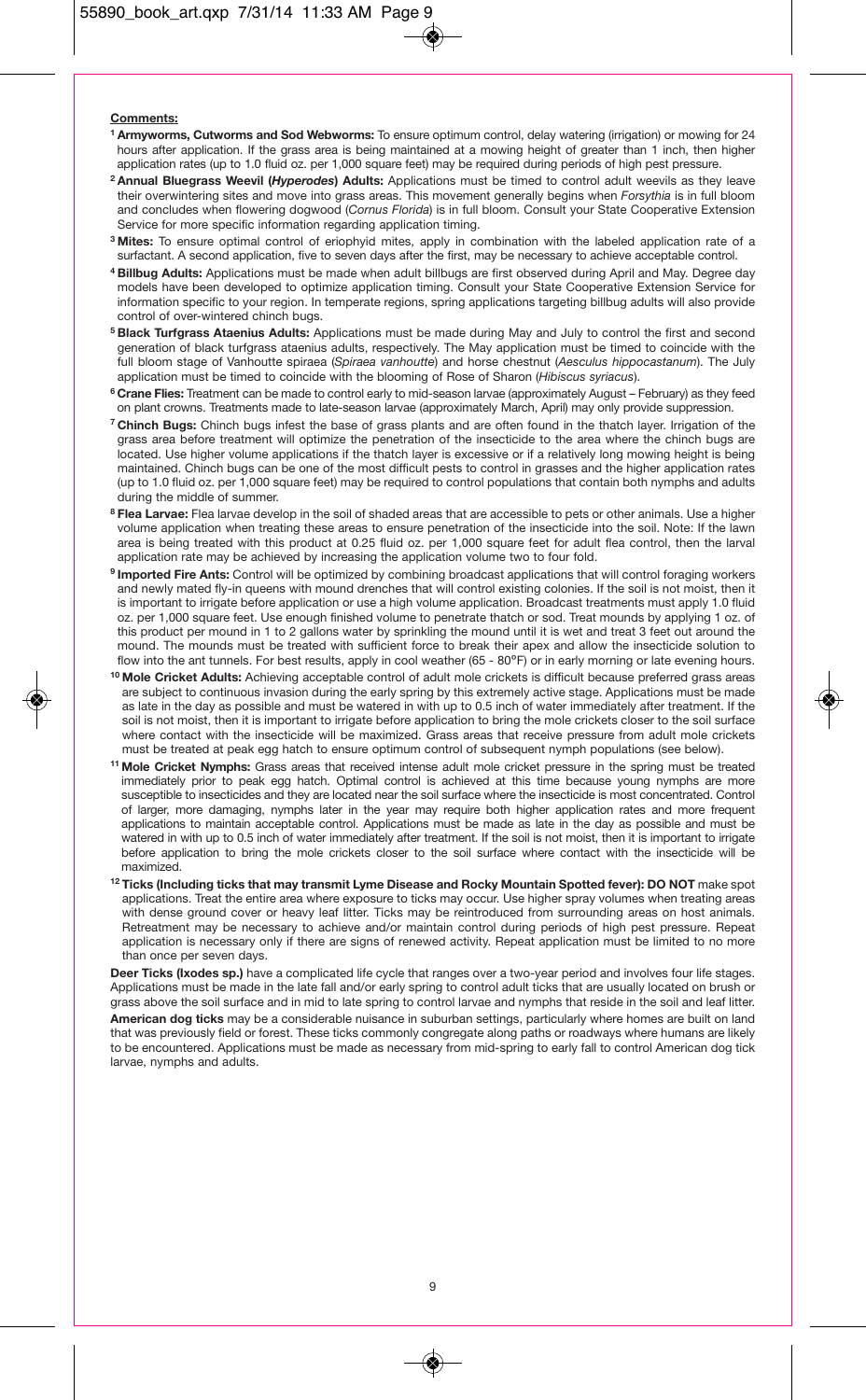| <b>LAWN DILUTION CHART</b>            |                                                     |                                                                                    |                              |                               |                                   |
|---------------------------------------|-----------------------------------------------------|------------------------------------------------------------------------------------|------------------------------|-------------------------------|-----------------------------------|
| Application<br><b>Volume: Gallons</b> | <b>Application Rate:</b><br><b>Fluid Ounces per</b> | Fluid Ounces* of This Product Diluted to these<br><b>Volumes of Finished Spray</b> |                              |                               |                                   |
| per 1.000 sa. ft.                     | 1.000 sa. ft.                                       | 1 gallon                                                                           | 5 gallons                    | 10 gallons                    | 100 gallons                       |
| 1.0<br>1.0<br>1.0<br>1.0              | 0.18<br>0.25<br>0.50<br>1.00                        | 0.18<br>0.25<br>0.50<br>1.00                                                       | 0.90<br>1.25<br>2.50<br>5.00 | 1.80<br>2.50<br>5.00<br>10.00 | 18.00<br>25.00<br>50.00<br>100.00 |
| 2.0<br>2.0<br>2.0<br>2.0              | 0.18<br>0.25<br>0.50<br>1.00                        | 0.13<br>0.25<br>0.50                                                               | 0.45<br>0.63<br>1.25<br>2.50 | 0.90<br>1.25<br>2.50<br>5.00  | 9.00<br>12.50<br>25.00<br>50.00   |
| 3.0<br>3.0<br>3.0<br>3.0              | 0.18<br>0.25<br>0.50<br>1.00                        | 0.17<br>0.33                                                                       | 0.30<br>0.42<br>0.83<br>1.67 | 0.60<br>0.83<br>1.67<br>3.33  | 6.00<br>8.30<br>16.70<br>33.30    |
| 4.0<br>4.0<br>4.0<br>4.0              | 0.18<br>0.25<br>0.50<br>1.00                        | 0.13<br>0.25                                                                       | 0.23<br>0.31<br>0.64<br>1.25 | 0.45<br>0.63<br>1.25<br>2.50  | 4.50<br>6.30<br>12.50<br>25.00    |
| 5.0<br>5.0<br>5.0<br>5.0              | 0.18<br>0.25<br>0.50<br>1.00                        | 0.10<br>0.20                                                                       | 0.18<br>0.25<br>0.50<br>1.00 | 0.36<br>0.50<br>1.00<br>2.00  | 3.60<br>5.00<br>10.00<br>20.00    |
| 10.0<br>10.0<br>10.0<br>10.0          | 0.18<br>0.25<br>0.50<br>1.00                        | 0.10                                                                               | 0.13<br>0.25<br>0.50         | 0.18<br>0.25<br>0.50<br>1.00  | 1.80<br>2.50<br>5.00<br>10.00     |

\*To convert to milliliters, multiply by 29.57.

1 fluid ounce =  $29.57$  ml = 2 tablespoons = 6 teaspoons

**DO NOT** use household utensils to measure this product.

# **ORNAMENTALS AND TREES**

For ornamental applications (including trees, shrubs, ground cover, bedding plants, and foliage plants) apply 0.125 to 1.0 fluid oz. of this product per 1,000 square feet or 5.4 to 43.5 fl. oz. per 100 gallons. This product may be diluted and applied in various volumes of water providing that the maximum label rate (1.0 fluid oz. per 1,000 square feet or 43.5 fl. oz. per 100 gallons) is not exceeded. This product may be applied through low volume application equipment by dilution with water or other carriers and providing that the maximum label rate (1.0 fluid oz. per 1,000 square feet or 43.5 fl. oz. per 100 gallons) is not exceeded.

Apply the specified application rate as a full coverage foliar spray. Repeat treatment as necessary to achieve control using higher application rates as pest pressure and foliage area increases. Repeat application must be limited to no more than once per seven days.

Certain cultivars may be sensitive to the final spray solution. A small number of plants must be treated and observed for one week prior to application to the entire planting.

Use of an alternate class of chemistry in a treatment program is recommended to prevent or delay pest resistance.

# **GREENHOUSES AND INTERIORSCAPES**

Use this product either alone or tank mixed with other products approved for this use, including insect growth regulators, to control a wide spectrum of insects and mites on trees, shrubs, foliage plants, non-bearing fruit and nut trees, and flowers in greenhouses and interiorscapes including hotels, shopping malls, office buildings, etc.

**Calculating Dilution Rates Using the Ornamental Application Rates Table and the Ornamental and Trees Dilution Chart:** Take the following steps to determine the appropriate dilution of this product that is required to control specific pests:

- 1. Identify the least susceptible target pest (the pest requiring the highest application rate for control).
- 2. Select a specified application rate in terms of fluid oz. of this product.
- 3. Identify your application volume and how much spray mix you want to prepare.
- 4. Use the Ornamental Dilution Chart to determine the appropriate volume of this product that must be mixed in your desired volume of water.

For example, suppose you are trying to control black vine weevil adults on rhododendron. The Ornamental and Greenhouse Application Rates table shows that 0.25 to 0.5 fluid oz. of this product must be applied per 1,000 square feet. You select an application rate of 0.5 fluid oz. per 1,000 square feet because maximum residual control is desired. Your application volume is approximately 300 gallons per acre which is equivalent to 6.9 gallons per 1,000 square feet. Consulting the Ornamental and Trees Dilution Chart reveals that you must dilute 0.72 fluid oz. of this product in 10 gallons of water.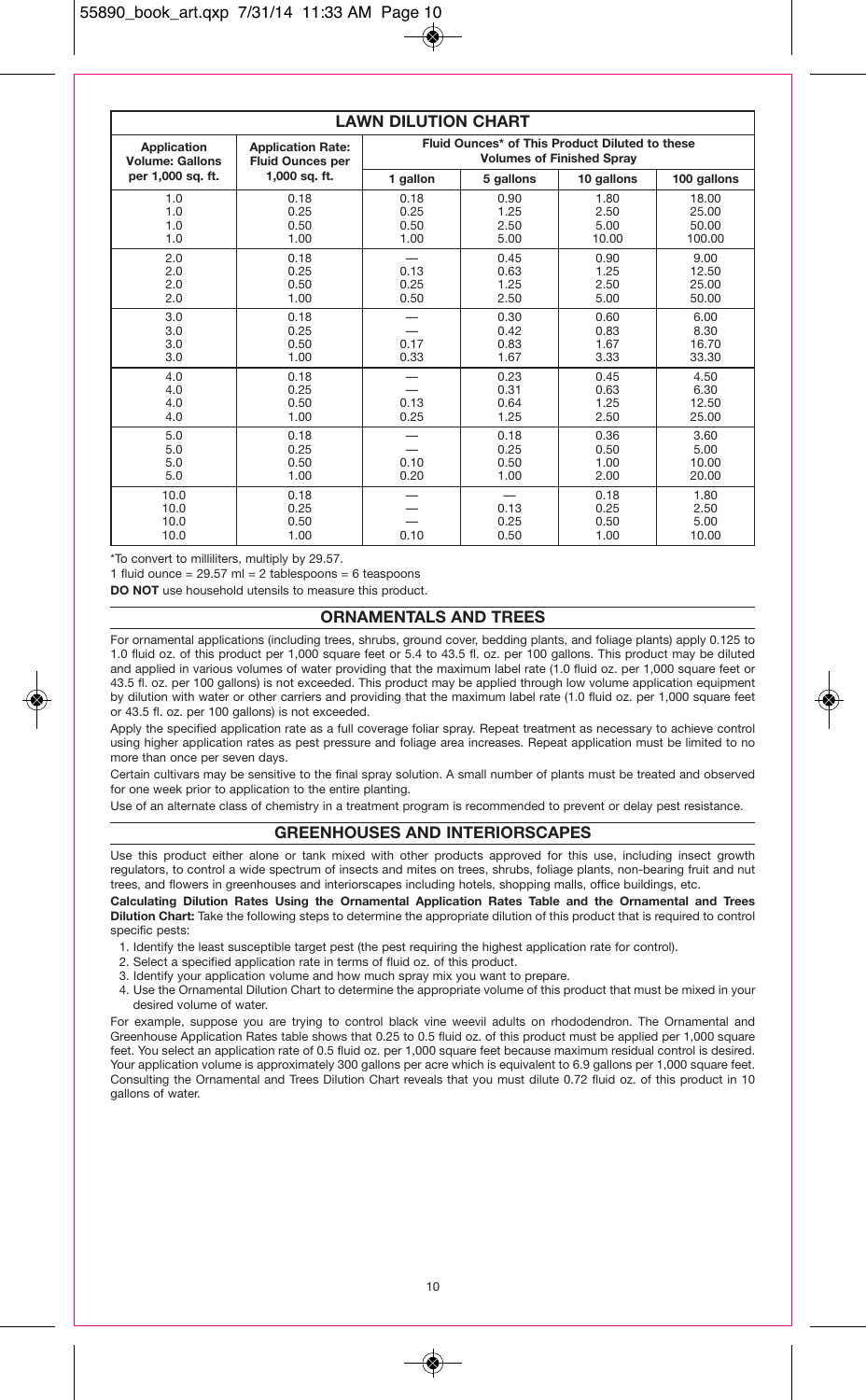# **ORNAMENTAL AND TREES DILUTION CHART**

| Application<br><b>Volume: Gallons per</b> |                          | <b>Application Rate:</b><br><b>Fluid Ounces per</b> | Fluid Ounces* of This Product Diluted to these<br>volumes of Finished Sprav |                              |                              |                                 |
|-------------------------------------------|--------------------------|-----------------------------------------------------|-----------------------------------------------------------------------------|------------------------------|------------------------------|---------------------------------|
| $1,000$ sq.ft.                            | Acre                     | 1,000 sq. ft.                                       | 1 gallon                                                                    | 5 gallons                    | 10 gallons                   | 100 gallons                     |
| 2.3<br>2.3<br>2.3<br>2.3                  | 100<br>100<br>100<br>100 | 0.125<br>0.250<br>0.500<br>1.000                    | 0.11<br>0.22<br>0.44                                                        | 0.27<br>0.54<br>1.09<br>2.17 | 0.54<br>1.08<br>2.17<br>4.35 | 5.40<br>10.80<br>21.70<br>43.50 |
| 4.6<br>4.6<br>4.6<br>4.6                  | 200<br>200<br>200<br>200 | 0.125<br>0.250<br>0.500<br>1.000                    | 0.11<br>0.22                                                                | 0.14<br>0.27<br>0.54<br>1.09 | 0.27<br>0.54<br>1.09<br>2.17 | 2.70<br>5.40<br>10.90<br>21.70  |
| 6.9<br>6.9<br>6.9<br>6.9                  | 300<br>300<br>300<br>300 | 0.125<br>0.250<br>0.500<br>1.000                    | 0.15                                                                        | 0.18<br>0.36<br>0.72         | 0.18<br>0.36<br>0.72<br>1.45 | 1.80<br>3.60<br>7.20<br>14.50   |

\*To convert to milliliters, multiply by 29.57.

300 gallons per acre is a typical application volume for landscape ornamental applications.

1 fluid oz. =  $29.57$  ml = 2 tablespoons = 6 teaspoons

**DO NOT** use household utensils to measure this product.

#### **ORNAMENTAL AND GREENHOUSE APPLICATION RATES**

The application rates listed in the following table will provide excellent control of the respective pests under typical conditions. However, at the discretion of the applicator, this product may be applied at up to 1 fluid oz. per 1,000 square feet (43.5 fl. oz. per 100 gallons) to control each of the pests listed in this Table. Use higher application rates when maximum residual control is desired.

Apply the specified rate as a full coverage foliar spray. Repeat as necessary to achieve control using higher rates as pest pressure and foliage increases.

Certain cultivars may be sensitive to the final spray solution. A small number of plants must be tested prior to application of the entire planting.

Use an alternate class of chemistry in the treatment program is recommended to prevent or delay resistance.

|                                                                                                                                                                                                                                                                                                                                                                                                                                                                                                                                                                                                                                                     | <b>APPLICATION RATE OF THIS PRODUCT</b> |                              |  |
|-----------------------------------------------------------------------------------------------------------------------------------------------------------------------------------------------------------------------------------------------------------------------------------------------------------------------------------------------------------------------------------------------------------------------------------------------------------------------------------------------------------------------------------------------------------------------------------------------------------------------------------------------------|-----------------------------------------|------------------------------|--|
| <b>PEST</b>                                                                                                                                                                                                                                                                                                                                                                                                                                                                                                                                                                                                                                         | Fluid Ounces per 1,000 sq. ft.          | Fluid Ounces per 100 gallons |  |
| Bagworms <sup>13</sup><br>Cutworms<br>Elm Leaf Beetles<br>Fall Webworms<br>Gypsy Moth Caterpillars<br>Lace Bugs<br>Leaf Feeding Caterpillars<br><b>Tent Caterpillars</b>                                                                                                                                                                                                                                                                                                                                                                                                                                                                            | 0.125 to 0.250                          | 5.40 to 10.80                |  |
| Adelgids*<br>Aphids<br><b>Bees</b><br>Beet Armyworm<br>Beetles <sup>14,<math>\star</math></sup><br><b>Black Vine weevil (Adults)</b><br><b>Brown Soft Scales</b><br><b>Broad Mites</b><br><b>Budworms</b><br>California Red Scale (Crawlers) <sup>14</sup><br>Centipedes<br>Cicadas*<br><b>Citrus Thrips</b><br><b>Clover Mites</b><br>Crickets<br>Diaprepes (Adults)<br>Earwigs<br>European Red Mite<br><b>Flea Beetles</b><br>Fungus Gnats (Adults)<br>Grasshoppers<br>Japanese Beetle (Adults)*<br>Leafhoppers<br>Leafrollers<br>Mealybugs<br>Millipedes<br>Mites<br>Orchid Weevil<br>Pillbugs<br>Plant Bugs (Including Lygus spp.)<br>Psyllids* | $0.25$ to $0.50$                        | 10.80 to 21.70               |  |

*(continued)*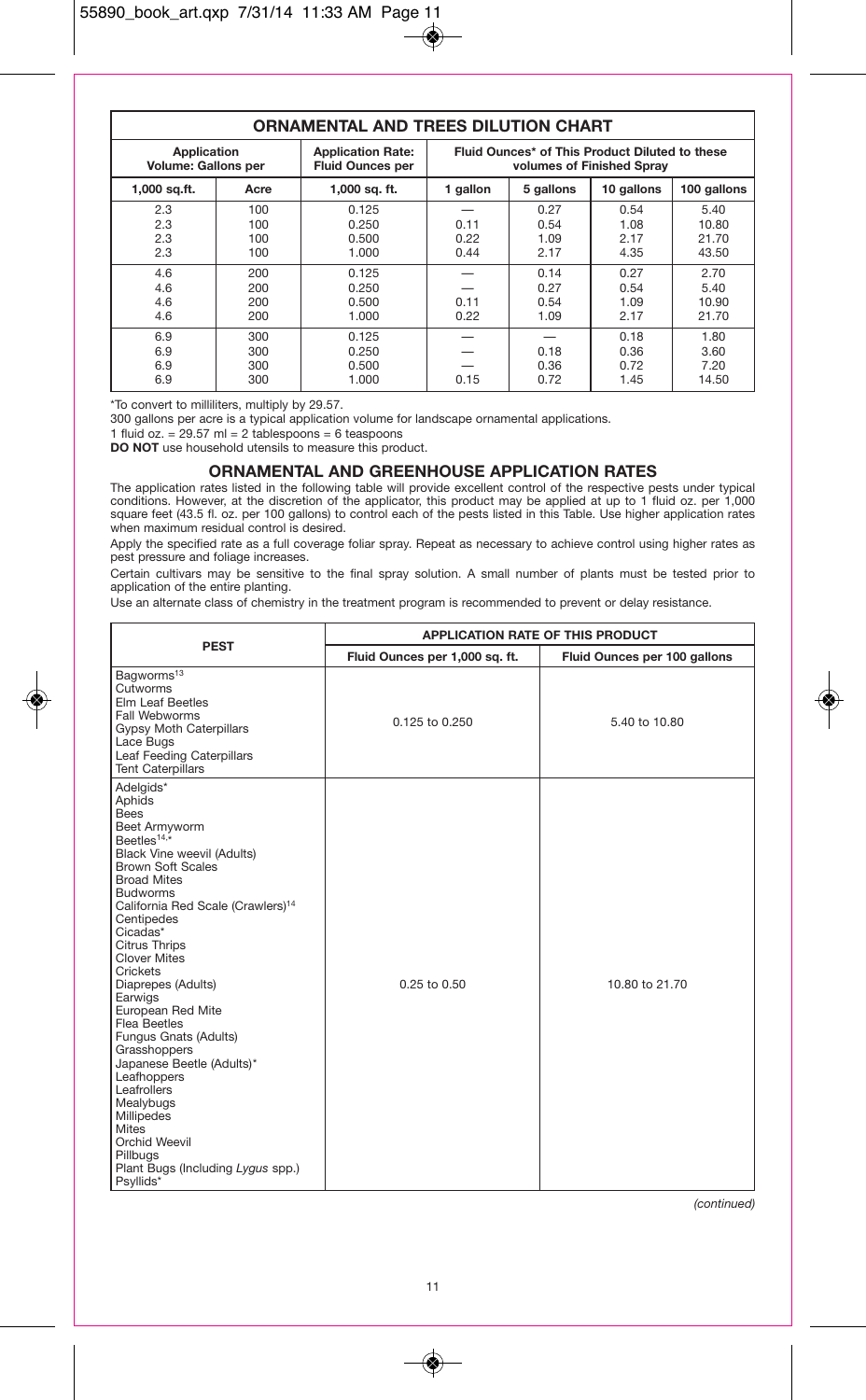|                                                                                                                                                                                                                                                                                      | <b>APPLICATION RATE OF THIS PRODUCT</b>                             |                              |  |
|--------------------------------------------------------------------------------------------------------------------------------------------------------------------------------------------------------------------------------------------------------------------------------------|---------------------------------------------------------------------|------------------------------|--|
| <b>PEST</b>                                                                                                                                                                                                                                                                          | Fluid Ounces per 1,000 sq. ft.                                      | Fluid Ounces per 100 gallons |  |
| Scale crawlers, such as California<br>scale, San Jose scale, etc. <sup>14</sup><br>Scorpions<br>Sowbugs<br>Spider Mites <sup>15</sup><br>Spiders<br>Spittlebugs*<br>Thrips<br>Tip Moths<br>Treehoppers*<br>Twig Borers <sup>14</sup><br>Wasps<br>Weevils <sup>14</sup><br>Whiteflies | $0.25$ to $0.50$                                                    | 10.80 to 21.70               |  |
| Ants<br>Imported Fire Ants**<br>Leafminers<br>Pecan Leaf Scorch Mite<br>Pine Shoot Beetle (Adults)<br>Sawfly larvae<br>Spider Mites <sup>15</sup><br>Stink Bugs (including Brown<br>Marmorated)                                                                                      | $0.50$ to $1.00$                                                    | 21.70 to 43.50               |  |
| Mosquitoes                                                                                                                                                                                                                                                                           | See Mosquito Control directions for residual rates and information. |                              |  |

#### **Comments:**

**13 Bagworms:** Apply when larvae begin to hatch and spray larvae directly. Applications when larvae are young will be most effective.

**14 Beetles\*, Scale Crawlers, Twig Borers, and Weevils:** Treat trunks, stems and twigs in addition to plant foliage.

**15 Spider Mites:** This product provides optimal twospotted spider mite control when applied during spring to midsummer. Higher application rates and/or more frequent treatments may be required for acceptable twospotted spider mite control during mid to late summer. The addition of a surfactant or horticultural oil may increase the effectiveness of this product. Combinations of this product with other registered miticides have also proven effective. Alternately,<br>applications of this product may be rotated with those of other products that have different modes of a control programs that are designed to manage resistance by twospotted spider mites. Consult your local Cooperative Extension Service for resistance management recommendations in your region.

\* Not for use in California.

\*\*For foraging ants.

# **ATTENTION**

**DO NOT** apply a broadcast application to interior surfaces of homes.

**DO NOT** apply to pets, crops, or sources of electricity.

Firewood is not to be burned for one month after treatment.

Use only in well ventilated areas.

**DO NOT** use on edible crops.

During any application to overhead areas of structure, cover surfaces below with plastic sheeting or similar material except for soil surfaces in crawlspaces

**DO NOT** allow spray to contact food, foodstuffs, food contacting surfaces, food utensils or water supplies.

Thoroughly wash dishes and food handling utensils with soap and water if they become contaminated by application of this product.

**DO NOT** treat areas where food is exposed.

**DO NOT** allow dripping or runoff to occur during indoor surface applications.

**DO NOT** allow people or pets on treated surfaces until spray has dried.

Let surfaces dry before allowing people and pets to contact surfaces.

Prior to applying this product to wood siding, especially rough wood siding, be sure to thoroughly agitate the tank mixture. Prior to treating wood siding, test a small area and allow it to dry to be sure no deposits will form. Follow the same procedure when applying to wood surfaces in direct sunlight or the heat of the day.

**DO NOT** apply this product in patient rooms or in any rooms while occupied by the elderly or infirm.

**DO NOT** apply in classrooms when in use.

**DO NOT** apply when occupants are present in the immediate area in institutions such as libraries, sports facilities, etc.

Application equipment that delivers low volume treatments, such as the Micro-Injector or Actisol applicators, may also be used to make crack and crevice, deep harborage, spot and general surface treatments of this product.